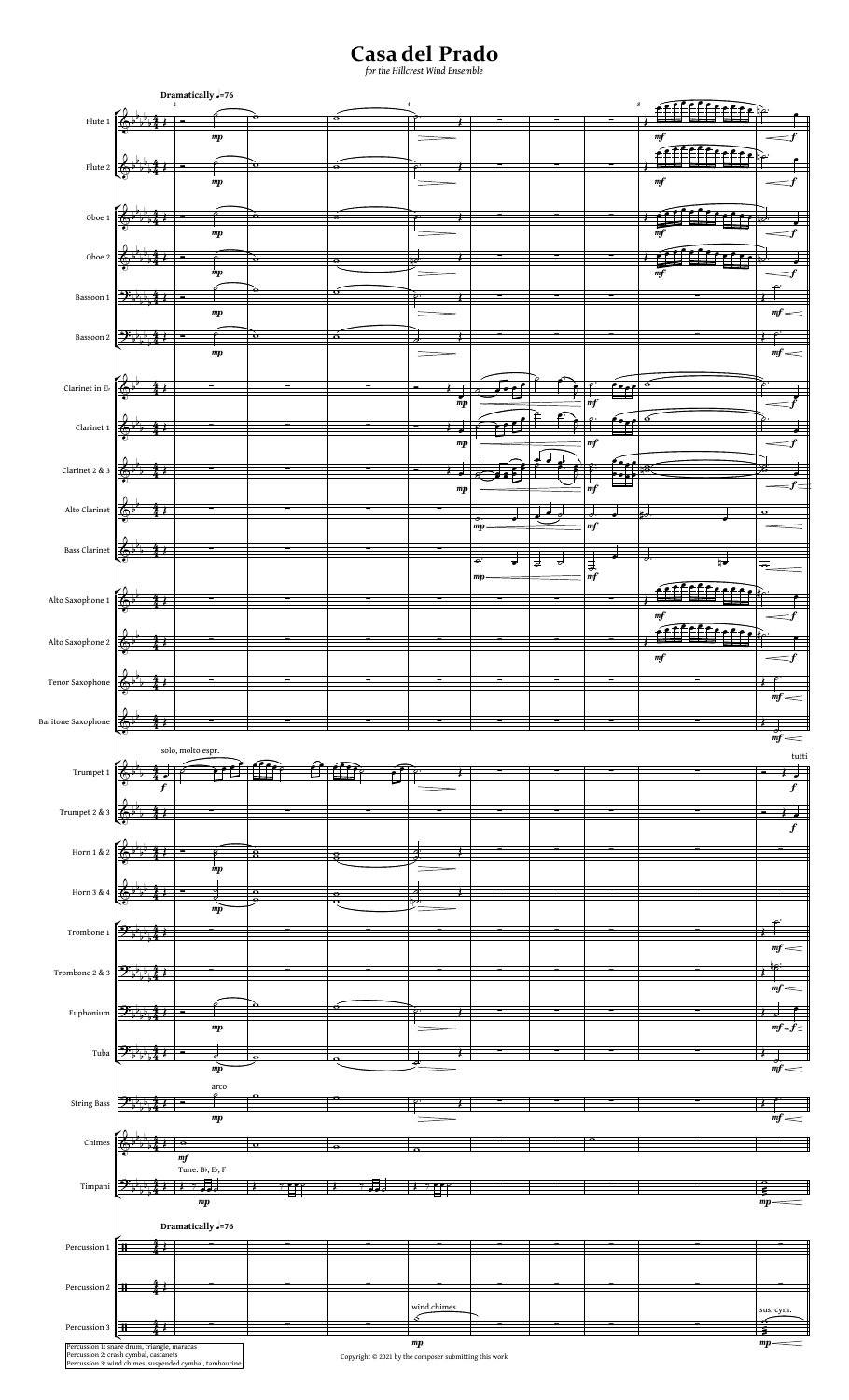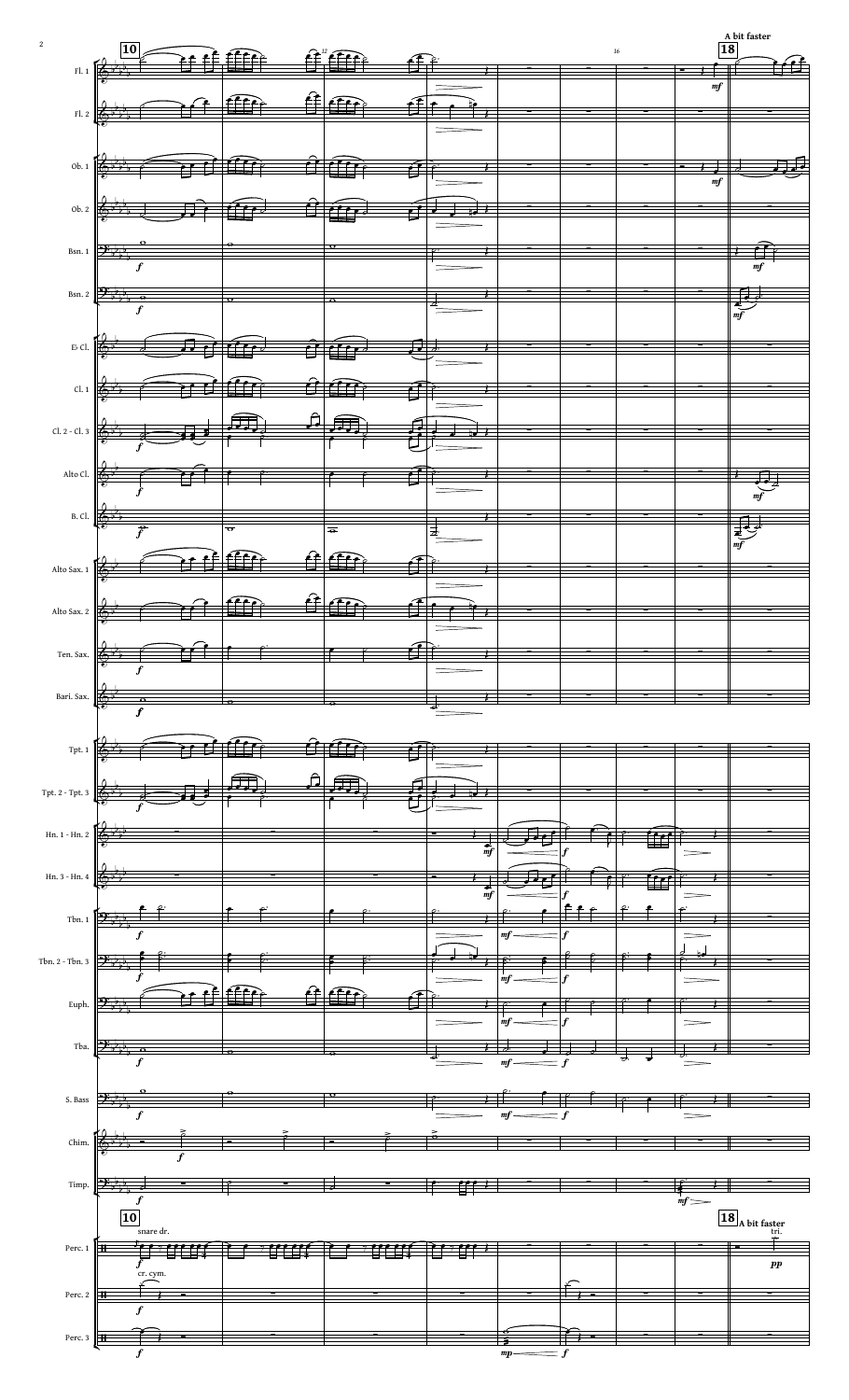| Fl. 1<br>$f\!p$<br>$ f\hspace{-1.9pt}{}p$<br>=<br>F1.2<br>$f\!p$<br>$\vert f p \vert$<br>$=$<br>$\mbox{Ob.}~1$<br>$\frac{1}{2}$ is $\frac{1}{2}$<br>Ilo<br>$ f\hspace{-0.9mm}p $<br>$f\!p$<br>$\mbox{Ob.}2$<br>Ģ<br>₿e<br>$f_{I\!\!P}$<br>$f\!p$<br>$\frac{6}{5}$<br>$\frac{6}{5}$<br>$2 +$<br>$f\!p$<br>$\boldsymbol{fp}$<br>$\cdot$ f<br>Bsn. 2 $\frac{9:}{7}$<br>‡⊕<br>$f\!p$<br>$f\!p$<br>$\mathbb{E} \flat$ Cl.<br>$\overline{\phantom{a}}$<br>to<br>$\boldsymbol{f}$<br>$\int p$<br>$\boldsymbol{fp}$<br>$\mathop{\rm cl}\nolimits.1$<br>$\pmb{\mathit{fp}}$<br>$\boxed{\textit{fp}}$<br>$CL.2 - CL.3$<br>$\overline{\phantom{a}}$<br><u>रहेकै</u> .<br>$\vec{f}$<br>่ง<br>$\mathbf{f}\mathbf{p}$<br>$\int p$<br>$\rm Alto$ Cl.<br>þ٥<br>$f\hspace{-1.5pt}{}^{\:\:\!}p$<br>$ f\hspace{-0.9mm}p $<br>$=$<br>$\,$ B. Cl. $\,$<br>$\overline{\mathcal{L}}$<br>$\begin{array}{c} \overline{\mathbf{1}} \ \overline{\mathbf{1}} \ \overline{\mathbf{1}} \ \overline{\mathbf{1}} \ \overline{\mathbf{1}} \ \overline{\mathbf{1}} \ \overline{\mathbf{1}} \ \overline{\mathbf{1}} \ \overline{\mathbf{1}} \ \overline{\mathbf{1}} \ \overline{\mathbf{1}} \ \overline{\mathbf{1}} \ \overline{\mathbf{1}} \ \overline{\mathbf{1}} \ \overline{\mathbf{1}} \ \overline{\mathbf{1}} \ \overline{\mathbf{1}} \ \overline{\mathbf{1}} \ \overline{\mathbf{1}} \ \overline{\mathbf{1}} \ \overline{\mathbf{1}} \ \overline$<br>हर<br>∏ठ.<br>$\overline{\overline{5}}$<br>₹<br>र<br>$\left  \frac{\overline{\mathbf{c}}}{\mathbf{f}\mathbf{p}}\right $<br>$\overline{\overline{\sigma}}$<br>$f\!p$<br>١ę<br>≛≄≛<br>Alto Sax. $\bf 1$<br>$\boldsymbol{f}$<br>$f\!p$<br>$\vert f p \vert$<br>$\hspace{-1.5cm} =\hspace{-1.5cm} -\hspace{-1.5cm} -\hspace{-1.5cm} -\hspace{-1.5cm} -\hspace{-1.5cm} -\hspace{-1.5cm} -\hspace{-1.5cm} -\hspace{-1.5cm} -\hspace{-1.5cm} -\hspace{-1.5cm} -\hspace{-1.5cm} -\hspace{-1.5cm} -\hspace{-1.5cm} -\hspace{-1.5cm} -\hspace{-1.5cm} -\hspace{-1.5cm} -\hspace{-1.5cm} -\hspace{-1.5cm} -\hspace{-1.5cm} -\hspace{-1.5cm} -\hspace{-1.5cm} -$<br>Alto Sax. 2<br>-ė<br>$\bullet$<br>$\boxed{fp}$<br>$\overline{\textit{fp}}$<br>Ten. Sax. $\left( \frac{1}{2} \right)$<br>$\mathbb{P}$ is<br>Ξ<br>€<br>$\overline{\bullet}$<br>$\bullet$<br>$\boldsymbol{ f\!p}$<br>$f\!p$<br>$=$<br>$\boldsymbol{f}$<br>Bari. Sax.<br>⋥<br>∞<br>70<br>ÞΟ<br>$f\!p$<br>$f_{p}$<br>Tpt. 1<br>₽<br>m f<br>$\mathsf{Tpt.\,2}\text{-}\mathsf{Tpt.\,3}$<br>⊟r<br>m f<br>Hn. 1 - Hn. 2<br>$\it mf$<br>$m\!f$ —<br>♬<br>a<br>$\bullet$<br>₩<br>$\it mf$<br>$m\!f$ —<br>£.<br>≘<br>$\mathcal{P}$<br>$\it mf$<br>$m\!f$ —<br>尾<br>8<br>$\mathcal{P}_{\mathcal{V}}$<br>$m\!f$ —<br>$\it mf$<br>$\it mf$<br>$m\!f$ —<br>Tba.<br>$f_{\rm P}$<br>$\mathbf{\Theta}$<br>‡o<br>$\boldsymbol{f}$<br>$f\!p$<br>$f\!p$<br>$2_{\rm \star}$<br>⊖<br>s<br>$mp-$<br>poco rit. $\ldots$<br>$\frac{1}{\sqrt{2}}$ snare dr.<br>ó<br>Ŧ<br>z<br>mp<br>€<br>Perc. 2<br>e<br> f <br>๔<br>๔<br>$\sum_{i=1}^{n}$<br>Perc. $3$<br>Ŧ<br>医 |                                                                                                                    |  | 20 |       |            | 丰 |  |  | poco rit.<br>$\sim$ | 3<br>$\frac{1}{28}$         |
|-----------------------------------------------------------------------------------------------------------------------------------------------------------------------------------------------------------------------------------------------------------------------------------------------------------------------------------------------------------------------------------------------------------------------------------------------------------------------------------------------------------------------------------------------------------------------------------------------------------------------------------------------------------------------------------------------------------------------------------------------------------------------------------------------------------------------------------------------------------------------------------------------------------------------------------------------------------------------------------------------------------------------------------------------------------------------------------------------------------------------------------------------------------------------------------------------------------------------------------------------------------------------------------------------------------------------------------------------------------------------------------------------------------------------------------------------------------------------------------------------------------------------------------------------------------------------------------------------------------------------------------------------------------------------------------------------------------------------------------------------------------------------------------------------------------------------------------------------------------------------------------------------------------------------------------------------------------------------------------------------------------------------------------------------------------------------------------------------------------------------------------------------------------------------------------------------------------------------------------------------------------------------------------------------------------------------------------------------------------------------------------------------------------------------------------------------------------------------------------------------------------------------------------------------------------------------------------------------------------------------------------------------------------------------------------------------------------------------------------------------------------------------------------------------------------------------------------------------------------------------------------------------------------------------------------------------------------------------------------------------------------------------|--------------------------------------------------------------------------------------------------------------------|--|----|-------|------------|---|--|--|---------------------|-----------------------------|
|                                                                                                                                                                                                                                                                                                                                                                                                                                                                                                                                                                                                                                                                                                                                                                                                                                                                                                                                                                                                                                                                                                                                                                                                                                                                                                                                                                                                                                                                                                                                                                                                                                                                                                                                                                                                                                                                                                                                                                                                                                                                                                                                                                                                                                                                                                                                                                                                                                                                                                                                                                                                                                                                                                                                                                                                                                                                                                                                                                                                                       |                                                                                                                    |  |    |       |            |   |  |  |                     |                             |
|                                                                                                                                                                                                                                                                                                                                                                                                                                                                                                                                                                                                                                                                                                                                                                                                                                                                                                                                                                                                                                                                                                                                                                                                                                                                                                                                                                                                                                                                                                                                                                                                                                                                                                                                                                                                                                                                                                                                                                                                                                                                                                                                                                                                                                                                                                                                                                                                                                                                                                                                                                                                                                                                                                                                                                                                                                                                                                                                                                                                                       |                                                                                                                    |  |    |       |            |   |  |  |                     |                             |
|                                                                                                                                                                                                                                                                                                                                                                                                                                                                                                                                                                                                                                                                                                                                                                                                                                                                                                                                                                                                                                                                                                                                                                                                                                                                                                                                                                                                                                                                                                                                                                                                                                                                                                                                                                                                                                                                                                                                                                                                                                                                                                                                                                                                                                                                                                                                                                                                                                                                                                                                                                                                                                                                                                                                                                                                                                                                                                                                                                                                                       |                                                                                                                    |  |    |       |            |   |  |  |                     |                             |
|                                                                                                                                                                                                                                                                                                                                                                                                                                                                                                                                                                                                                                                                                                                                                                                                                                                                                                                                                                                                                                                                                                                                                                                                                                                                                                                                                                                                                                                                                                                                                                                                                                                                                                                                                                                                                                                                                                                                                                                                                                                                                                                                                                                                                                                                                                                                                                                                                                                                                                                                                                                                                                                                                                                                                                                                                                                                                                                                                                                                                       |                                                                                                                    |  |    |       |            |   |  |  |                     |                             |
|                                                                                                                                                                                                                                                                                                                                                                                                                                                                                                                                                                                                                                                                                                                                                                                                                                                                                                                                                                                                                                                                                                                                                                                                                                                                                                                                                                                                                                                                                                                                                                                                                                                                                                                                                                                                                                                                                                                                                                                                                                                                                                                                                                                                                                                                                                                                                                                                                                                                                                                                                                                                                                                                                                                                                                                                                                                                                                                                                                                                                       |                                                                                                                    |  |    |       |            |   |  |  |                     |                             |
|                                                                                                                                                                                                                                                                                                                                                                                                                                                                                                                                                                                                                                                                                                                                                                                                                                                                                                                                                                                                                                                                                                                                                                                                                                                                                                                                                                                                                                                                                                                                                                                                                                                                                                                                                                                                                                                                                                                                                                                                                                                                                                                                                                                                                                                                                                                                                                                                                                                                                                                                                                                                                                                                                                                                                                                                                                                                                                                                                                                                                       |                                                                                                                    |  |    |       |            |   |  |  |                     |                             |
|                                                                                                                                                                                                                                                                                                                                                                                                                                                                                                                                                                                                                                                                                                                                                                                                                                                                                                                                                                                                                                                                                                                                                                                                                                                                                                                                                                                                                                                                                                                                                                                                                                                                                                                                                                                                                                                                                                                                                                                                                                                                                                                                                                                                                                                                                                                                                                                                                                                                                                                                                                                                                                                                                                                                                                                                                                                                                                                                                                                                                       |                                                                                                                    |  |    |       |            |   |  |  |                     |                             |
|                                                                                                                                                                                                                                                                                                                                                                                                                                                                                                                                                                                                                                                                                                                                                                                                                                                                                                                                                                                                                                                                                                                                                                                                                                                                                                                                                                                                                                                                                                                                                                                                                                                                                                                                                                                                                                                                                                                                                                                                                                                                                                                                                                                                                                                                                                                                                                                                                                                                                                                                                                                                                                                                                                                                                                                                                                                                                                                                                                                                                       |                                                                                                                    |  |    |       |            |   |  |  |                     |                             |
|                                                                                                                                                                                                                                                                                                                                                                                                                                                                                                                                                                                                                                                                                                                                                                                                                                                                                                                                                                                                                                                                                                                                                                                                                                                                                                                                                                                                                                                                                                                                                                                                                                                                                                                                                                                                                                                                                                                                                                                                                                                                                                                                                                                                                                                                                                                                                                                                                                                                                                                                                                                                                                                                                                                                                                                                                                                                                                                                                                                                                       |                                                                                                                    |  |    |       |            |   |  |  |                     |                             |
|                                                                                                                                                                                                                                                                                                                                                                                                                                                                                                                                                                                                                                                                                                                                                                                                                                                                                                                                                                                                                                                                                                                                                                                                                                                                                                                                                                                                                                                                                                                                                                                                                                                                                                                                                                                                                                                                                                                                                                                                                                                                                                                                                                                                                                                                                                                                                                                                                                                                                                                                                                                                                                                                                                                                                                                                                                                                                                                                                                                                                       | $_{\rm Bsn. \ 1}$                                                                                                  |  |    |       |            |   |  |  |                     |                             |
|                                                                                                                                                                                                                                                                                                                                                                                                                                                                                                                                                                                                                                                                                                                                                                                                                                                                                                                                                                                                                                                                                                                                                                                                                                                                                                                                                                                                                                                                                                                                                                                                                                                                                                                                                                                                                                                                                                                                                                                                                                                                                                                                                                                                                                                                                                                                                                                                                                                                                                                                                                                                                                                                                                                                                                                                                                                                                                                                                                                                                       |                                                                                                                    |  |    |       |            |   |  |  |                     |                             |
|                                                                                                                                                                                                                                                                                                                                                                                                                                                                                                                                                                                                                                                                                                                                                                                                                                                                                                                                                                                                                                                                                                                                                                                                                                                                                                                                                                                                                                                                                                                                                                                                                                                                                                                                                                                                                                                                                                                                                                                                                                                                                                                                                                                                                                                                                                                                                                                                                                                                                                                                                                                                                                                                                                                                                                                                                                                                                                                                                                                                                       |                                                                                                                    |  |    |       |            |   |  |  |                     |                             |
|                                                                                                                                                                                                                                                                                                                                                                                                                                                                                                                                                                                                                                                                                                                                                                                                                                                                                                                                                                                                                                                                                                                                                                                                                                                                                                                                                                                                                                                                                                                                                                                                                                                                                                                                                                                                                                                                                                                                                                                                                                                                                                                                                                                                                                                                                                                                                                                                                                                                                                                                                                                                                                                                                                                                                                                                                                                                                                                                                                                                                       |                                                                                                                    |  |    |       |            |   |  |  |                     |                             |
|                                                                                                                                                                                                                                                                                                                                                                                                                                                                                                                                                                                                                                                                                                                                                                                                                                                                                                                                                                                                                                                                                                                                                                                                                                                                                                                                                                                                                                                                                                                                                                                                                                                                                                                                                                                                                                                                                                                                                                                                                                                                                                                                                                                                                                                                                                                                                                                                                                                                                                                                                                                                                                                                                                                                                                                                                                                                                                                                                                                                                       |                                                                                                                    |  |    |       |            |   |  |  |                     |                             |
|                                                                                                                                                                                                                                                                                                                                                                                                                                                                                                                                                                                                                                                                                                                                                                                                                                                                                                                                                                                                                                                                                                                                                                                                                                                                                                                                                                                                                                                                                                                                                                                                                                                                                                                                                                                                                                                                                                                                                                                                                                                                                                                                                                                                                                                                                                                                                                                                                                                                                                                                                                                                                                                                                                                                                                                                                                                                                                                                                                                                                       |                                                                                                                    |  |    |       |            |   |  |  |                     |                             |
|                                                                                                                                                                                                                                                                                                                                                                                                                                                                                                                                                                                                                                                                                                                                                                                                                                                                                                                                                                                                                                                                                                                                                                                                                                                                                                                                                                                                                                                                                                                                                                                                                                                                                                                                                                                                                                                                                                                                                                                                                                                                                                                                                                                                                                                                                                                                                                                                                                                                                                                                                                                                                                                                                                                                                                                                                                                                                                                                                                                                                       |                                                                                                                    |  |    |       |            |   |  |  |                     |                             |
|                                                                                                                                                                                                                                                                                                                                                                                                                                                                                                                                                                                                                                                                                                                                                                                                                                                                                                                                                                                                                                                                                                                                                                                                                                                                                                                                                                                                                                                                                                                                                                                                                                                                                                                                                                                                                                                                                                                                                                                                                                                                                                                                                                                                                                                                                                                                                                                                                                                                                                                                                                                                                                                                                                                                                                                                                                                                                                                                                                                                                       |                                                                                                                    |  |    |       |            |   |  |  |                     |                             |
|                                                                                                                                                                                                                                                                                                                                                                                                                                                                                                                                                                                                                                                                                                                                                                                                                                                                                                                                                                                                                                                                                                                                                                                                                                                                                                                                                                                                                                                                                                                                                                                                                                                                                                                                                                                                                                                                                                                                                                                                                                                                                                                                                                                                                                                                                                                                                                                                                                                                                                                                                                                                                                                                                                                                                                                                                                                                                                                                                                                                                       |                                                                                                                    |  |    |       |            |   |  |  |                     |                             |
|                                                                                                                                                                                                                                                                                                                                                                                                                                                                                                                                                                                                                                                                                                                                                                                                                                                                                                                                                                                                                                                                                                                                                                                                                                                                                                                                                                                                                                                                                                                                                                                                                                                                                                                                                                                                                                                                                                                                                                                                                                                                                                                                                                                                                                                                                                                                                                                                                                                                                                                                                                                                                                                                                                                                                                                                                                                                                                                                                                                                                       |                                                                                                                    |  |    |       |            |   |  |  |                     |                             |
|                                                                                                                                                                                                                                                                                                                                                                                                                                                                                                                                                                                                                                                                                                                                                                                                                                                                                                                                                                                                                                                                                                                                                                                                                                                                                                                                                                                                                                                                                                                                                                                                                                                                                                                                                                                                                                                                                                                                                                                                                                                                                                                                                                                                                                                                                                                                                                                                                                                                                                                                                                                                                                                                                                                                                                                                                                                                                                                                                                                                                       |                                                                                                                    |  |    |       |            |   |  |  |                     |                             |
|                                                                                                                                                                                                                                                                                                                                                                                                                                                                                                                                                                                                                                                                                                                                                                                                                                                                                                                                                                                                                                                                                                                                                                                                                                                                                                                                                                                                                                                                                                                                                                                                                                                                                                                                                                                                                                                                                                                                                                                                                                                                                                                                                                                                                                                                                                                                                                                                                                                                                                                                                                                                                                                                                                                                                                                                                                                                                                                                                                                                                       |                                                                                                                    |  |    |       |            |   |  |  |                     |                             |
|                                                                                                                                                                                                                                                                                                                                                                                                                                                                                                                                                                                                                                                                                                                                                                                                                                                                                                                                                                                                                                                                                                                                                                                                                                                                                                                                                                                                                                                                                                                                                                                                                                                                                                                                                                                                                                                                                                                                                                                                                                                                                                                                                                                                                                                                                                                                                                                                                                                                                                                                                                                                                                                                                                                                                                                                                                                                                                                                                                                                                       |                                                                                                                    |  |    |       |            |   |  |  |                     |                             |
|                                                                                                                                                                                                                                                                                                                                                                                                                                                                                                                                                                                                                                                                                                                                                                                                                                                                                                                                                                                                                                                                                                                                                                                                                                                                                                                                                                                                                                                                                                                                                                                                                                                                                                                                                                                                                                                                                                                                                                                                                                                                                                                                                                                                                                                                                                                                                                                                                                                                                                                                                                                                                                                                                                                                                                                                                                                                                                                                                                                                                       |                                                                                                                    |  |    |       |            |   |  |  |                     |                             |
|                                                                                                                                                                                                                                                                                                                                                                                                                                                                                                                                                                                                                                                                                                                                                                                                                                                                                                                                                                                                                                                                                                                                                                                                                                                                                                                                                                                                                                                                                                                                                                                                                                                                                                                                                                                                                                                                                                                                                                                                                                                                                                                                                                                                                                                                                                                                                                                                                                                                                                                                                                                                                                                                                                                                                                                                                                                                                                                                                                                                                       |                                                                                                                    |  |    |       |            |   |  |  |                     |                             |
|                                                                                                                                                                                                                                                                                                                                                                                                                                                                                                                                                                                                                                                                                                                                                                                                                                                                                                                                                                                                                                                                                                                                                                                                                                                                                                                                                                                                                                                                                                                                                                                                                                                                                                                                                                                                                                                                                                                                                                                                                                                                                                                                                                                                                                                                                                                                                                                                                                                                                                                                                                                                                                                                                                                                                                                                                                                                                                                                                                                                                       |                                                                                                                    |  |    |       |            |   |  |  |                     |                             |
|                                                                                                                                                                                                                                                                                                                                                                                                                                                                                                                                                                                                                                                                                                                                                                                                                                                                                                                                                                                                                                                                                                                                                                                                                                                                                                                                                                                                                                                                                                                                                                                                                                                                                                                                                                                                                                                                                                                                                                                                                                                                                                                                                                                                                                                                                                                                                                                                                                                                                                                                                                                                                                                                                                                                                                                                                                                                                                                                                                                                                       |                                                                                                                    |  |    |       |            |   |  |  |                     |                             |
|                                                                                                                                                                                                                                                                                                                                                                                                                                                                                                                                                                                                                                                                                                                                                                                                                                                                                                                                                                                                                                                                                                                                                                                                                                                                                                                                                                                                                                                                                                                                                                                                                                                                                                                                                                                                                                                                                                                                                                                                                                                                                                                                                                                                                                                                                                                                                                                                                                                                                                                                                                                                                                                                                                                                                                                                                                                                                                                                                                                                                       |                                                                                                                    |  |    |       |            |   |  |  |                     |                             |
|                                                                                                                                                                                                                                                                                                                                                                                                                                                                                                                                                                                                                                                                                                                                                                                                                                                                                                                                                                                                                                                                                                                                                                                                                                                                                                                                                                                                                                                                                                                                                                                                                                                                                                                                                                                                                                                                                                                                                                                                                                                                                                                                                                                                                                                                                                                                                                                                                                                                                                                                                                                                                                                                                                                                                                                                                                                                                                                                                                                                                       |                                                                                                                    |  |    |       |            |   |  |  |                     |                             |
|                                                                                                                                                                                                                                                                                                                                                                                                                                                                                                                                                                                                                                                                                                                                                                                                                                                                                                                                                                                                                                                                                                                                                                                                                                                                                                                                                                                                                                                                                                                                                                                                                                                                                                                                                                                                                                                                                                                                                                                                                                                                                                                                                                                                                                                                                                                                                                                                                                                                                                                                                                                                                                                                                                                                                                                                                                                                                                                                                                                                                       |                                                                                                                    |  |    |       |            |   |  |  |                     |                             |
|                                                                                                                                                                                                                                                                                                                                                                                                                                                                                                                                                                                                                                                                                                                                                                                                                                                                                                                                                                                                                                                                                                                                                                                                                                                                                                                                                                                                                                                                                                                                                                                                                                                                                                                                                                                                                                                                                                                                                                                                                                                                                                                                                                                                                                                                                                                                                                                                                                                                                                                                                                                                                                                                                                                                                                                                                                                                                                                                                                                                                       |                                                                                                                    |  |    |       |            |   |  |  |                     |                             |
|                                                                                                                                                                                                                                                                                                                                                                                                                                                                                                                                                                                                                                                                                                                                                                                                                                                                                                                                                                                                                                                                                                                                                                                                                                                                                                                                                                                                                                                                                                                                                                                                                                                                                                                                                                                                                                                                                                                                                                                                                                                                                                                                                                                                                                                                                                                                                                                                                                                                                                                                                                                                                                                                                                                                                                                                                                                                                                                                                                                                                       |                                                                                                                    |  |    |       |            |   |  |  |                     |                             |
|                                                                                                                                                                                                                                                                                                                                                                                                                                                                                                                                                                                                                                                                                                                                                                                                                                                                                                                                                                                                                                                                                                                                                                                                                                                                                                                                                                                                                                                                                                                                                                                                                                                                                                                                                                                                                                                                                                                                                                                                                                                                                                                                                                                                                                                                                                                                                                                                                                                                                                                                                                                                                                                                                                                                                                                                                                                                                                                                                                                                                       |                                                                                                                    |  |    |       |            |   |  |  |                     |                             |
|                                                                                                                                                                                                                                                                                                                                                                                                                                                                                                                                                                                                                                                                                                                                                                                                                                                                                                                                                                                                                                                                                                                                                                                                                                                                                                                                                                                                                                                                                                                                                                                                                                                                                                                                                                                                                                                                                                                                                                                                                                                                                                                                                                                                                                                                                                                                                                                                                                                                                                                                                                                                                                                                                                                                                                                                                                                                                                                                                                                                                       |                                                                                                                    |  |    |       |            |   |  |  |                     |                             |
|                                                                                                                                                                                                                                                                                                                                                                                                                                                                                                                                                                                                                                                                                                                                                                                                                                                                                                                                                                                                                                                                                                                                                                                                                                                                                                                                                                                                                                                                                                                                                                                                                                                                                                                                                                                                                                                                                                                                                                                                                                                                                                                                                                                                                                                                                                                                                                                                                                                                                                                                                                                                                                                                                                                                                                                                                                                                                                                                                                                                                       |                                                                                                                    |  |    |       |            |   |  |  |                     |                             |
|                                                                                                                                                                                                                                                                                                                                                                                                                                                                                                                                                                                                                                                                                                                                                                                                                                                                                                                                                                                                                                                                                                                                                                                                                                                                                                                                                                                                                                                                                                                                                                                                                                                                                                                                                                                                                                                                                                                                                                                                                                                                                                                                                                                                                                                                                                                                                                                                                                                                                                                                                                                                                                                                                                                                                                                                                                                                                                                                                                                                                       |                                                                                                                    |  |    |       |            |   |  |  |                     |                             |
|                                                                                                                                                                                                                                                                                                                                                                                                                                                                                                                                                                                                                                                                                                                                                                                                                                                                                                                                                                                                                                                                                                                                                                                                                                                                                                                                                                                                                                                                                                                                                                                                                                                                                                                                                                                                                                                                                                                                                                                                                                                                                                                                                                                                                                                                                                                                                                                                                                                                                                                                                                                                                                                                                                                                                                                                                                                                                                                                                                                                                       |                                                                                                                    |  |    |       |            |   |  |  |                     |                             |
|                                                                                                                                                                                                                                                                                                                                                                                                                                                                                                                                                                                                                                                                                                                                                                                                                                                                                                                                                                                                                                                                                                                                                                                                                                                                                                                                                                                                                                                                                                                                                                                                                                                                                                                                                                                                                                                                                                                                                                                                                                                                                                                                                                                                                                                                                                                                                                                                                                                                                                                                                                                                                                                                                                                                                                                                                                                                                                                                                                                                                       |                                                                                                                    |  |    |       |            |   |  |  |                     |                             |
|                                                                                                                                                                                                                                                                                                                                                                                                                                                                                                                                                                                                                                                                                                                                                                                                                                                                                                                                                                                                                                                                                                                                                                                                                                                                                                                                                                                                                                                                                                                                                                                                                                                                                                                                                                                                                                                                                                                                                                                                                                                                                                                                                                                                                                                                                                                                                                                                                                                                                                                                                                                                                                                                                                                                                                                                                                                                                                                                                                                                                       |                                                                                                                    |  |    |       |            |   |  |  |                     |                             |
|                                                                                                                                                                                                                                                                                                                                                                                                                                                                                                                                                                                                                                                                                                                                                                                                                                                                                                                                                                                                                                                                                                                                                                                                                                                                                                                                                                                                                                                                                                                                                                                                                                                                                                                                                                                                                                                                                                                                                                                                                                                                                                                                                                                                                                                                                                                                                                                                                                                                                                                                                                                                                                                                                                                                                                                                                                                                                                                                                                                                                       |                                                                                                                    |  |    |       |            |   |  |  |                     |                             |
|                                                                                                                                                                                                                                                                                                                                                                                                                                                                                                                                                                                                                                                                                                                                                                                                                                                                                                                                                                                                                                                                                                                                                                                                                                                                                                                                                                                                                                                                                                                                                                                                                                                                                                                                                                                                                                                                                                                                                                                                                                                                                                                                                                                                                                                                                                                                                                                                                                                                                                                                                                                                                                                                                                                                                                                                                                                                                                                                                                                                                       |                                                                                                                    |  |    |       |            |   |  |  |                     |                             |
|                                                                                                                                                                                                                                                                                                                                                                                                                                                                                                                                                                                                                                                                                                                                                                                                                                                                                                                                                                                                                                                                                                                                                                                                                                                                                                                                                                                                                                                                                                                                                                                                                                                                                                                                                                                                                                                                                                                                                                                                                                                                                                                                                                                                                                                                                                                                                                                                                                                                                                                                                                                                                                                                                                                                                                                                                                                                                                                                                                                                                       |                                                                                                                    |  |    |       |            |   |  |  |                     |                             |
|                                                                                                                                                                                                                                                                                                                                                                                                                                                                                                                                                                                                                                                                                                                                                                                                                                                                                                                                                                                                                                                                                                                                                                                                                                                                                                                                                                                                                                                                                                                                                                                                                                                                                                                                                                                                                                                                                                                                                                                                                                                                                                                                                                                                                                                                                                                                                                                                                                                                                                                                                                                                                                                                                                                                                                                                                                                                                                                                                                                                                       |                                                                                                                    |  |    |       |            |   |  |  |                     |                             |
|                                                                                                                                                                                                                                                                                                                                                                                                                                                                                                                                                                                                                                                                                                                                                                                                                                                                                                                                                                                                                                                                                                                                                                                                                                                                                                                                                                                                                                                                                                                                                                                                                                                                                                                                                                                                                                                                                                                                                                                                                                                                                                                                                                                                                                                                                                                                                                                                                                                                                                                                                                                                                                                                                                                                                                                                                                                                                                                                                                                                                       |                                                                                                                    |  |    |       |            |   |  |  |                     |                             |
|                                                                                                                                                                                                                                                                                                                                                                                                                                                                                                                                                                                                                                                                                                                                                                                                                                                                                                                                                                                                                                                                                                                                                                                                                                                                                                                                                                                                                                                                                                                                                                                                                                                                                                                                                                                                                                                                                                                                                                                                                                                                                                                                                                                                                                                                                                                                                                                                                                                                                                                                                                                                                                                                                                                                                                                                                                                                                                                                                                                                                       |                                                                                                                    |  |    |       |            |   |  |  |                     |                             |
|                                                                                                                                                                                                                                                                                                                                                                                                                                                                                                                                                                                                                                                                                                                                                                                                                                                                                                                                                                                                                                                                                                                                                                                                                                                                                                                                                                                                                                                                                                                                                                                                                                                                                                                                                                                                                                                                                                                                                                                                                                                                                                                                                                                                                                                                                                                                                                                                                                                                                                                                                                                                                                                                                                                                                                                                                                                                                                                                                                                                                       |                                                                                                                    |  |    |       |            |   |  |  |                     |                             |
|                                                                                                                                                                                                                                                                                                                                                                                                                                                                                                                                                                                                                                                                                                                                                                                                                                                                                                                                                                                                                                                                                                                                                                                                                                                                                                                                                                                                                                                                                                                                                                                                                                                                                                                                                                                                                                                                                                                                                                                                                                                                                                                                                                                                                                                                                                                                                                                                                                                                                                                                                                                                                                                                                                                                                                                                                                                                                                                                                                                                                       |                                                                                                                    |  |    |       |            |   |  |  |                     |                             |
|                                                                                                                                                                                                                                                                                                                                                                                                                                                                                                                                                                                                                                                                                                                                                                                                                                                                                                                                                                                                                                                                                                                                                                                                                                                                                                                                                                                                                                                                                                                                                                                                                                                                                                                                                                                                                                                                                                                                                                                                                                                                                                                                                                                                                                                                                                                                                                                                                                                                                                                                                                                                                                                                                                                                                                                                                                                                                                                                                                                                                       |                                                                                                                    |  |    |       |            |   |  |  |                     |                             |
|                                                                                                                                                                                                                                                                                                                                                                                                                                                                                                                                                                                                                                                                                                                                                                                                                                                                                                                                                                                                                                                                                                                                                                                                                                                                                                                                                                                                                                                                                                                                                                                                                                                                                                                                                                                                                                                                                                                                                                                                                                                                                                                                                                                                                                                                                                                                                                                                                                                                                                                                                                                                                                                                                                                                                                                                                                                                                                                                                                                                                       |                                                                                                                    |  |    |       |            |   |  |  |                     |                             |
|                                                                                                                                                                                                                                                                                                                                                                                                                                                                                                                                                                                                                                                                                                                                                                                                                                                                                                                                                                                                                                                                                                                                                                                                                                                                                                                                                                                                                                                                                                                                                                                                                                                                                                                                                                                                                                                                                                                                                                                                                                                                                                                                                                                                                                                                                                                                                                                                                                                                                                                                                                                                                                                                                                                                                                                                                                                                                                                                                                                                                       |                                                                                                                    |  |    |       |            |   |  |  |                     |                             |
|                                                                                                                                                                                                                                                                                                                                                                                                                                                                                                                                                                                                                                                                                                                                                                                                                                                                                                                                                                                                                                                                                                                                                                                                                                                                                                                                                                                                                                                                                                                                                                                                                                                                                                                                                                                                                                                                                                                                                                                                                                                                                                                                                                                                                                                                                                                                                                                                                                                                                                                                                                                                                                                                                                                                                                                                                                                                                                                                                                                                                       |                                                                                                                    |  |    |       |            |   |  |  |                     |                             |
|                                                                                                                                                                                                                                                                                                                                                                                                                                                                                                                                                                                                                                                                                                                                                                                                                                                                                                                                                                                                                                                                                                                                                                                                                                                                                                                                                                                                                                                                                                                                                                                                                                                                                                                                                                                                                                                                                                                                                                                                                                                                                                                                                                                                                                                                                                                                                                                                                                                                                                                                                                                                                                                                                                                                                                                                                                                                                                                                                                                                                       |                                                                                                                    |  |    |       |            |   |  |  |                     |                             |
|                                                                                                                                                                                                                                                                                                                                                                                                                                                                                                                                                                                                                                                                                                                                                                                                                                                                                                                                                                                                                                                                                                                                                                                                                                                                                                                                                                                                                                                                                                                                                                                                                                                                                                                                                                                                                                                                                                                                                                                                                                                                                                                                                                                                                                                                                                                                                                                                                                                                                                                                                                                                                                                                                                                                                                                                                                                                                                                                                                                                                       |                                                                                                                    |  |    |       |            |   |  |  |                     |                             |
|                                                                                                                                                                                                                                                                                                                                                                                                                                                                                                                                                                                                                                                                                                                                                                                                                                                                                                                                                                                                                                                                                                                                                                                                                                                                                                                                                                                                                                                                                                                                                                                                                                                                                                                                                                                                                                                                                                                                                                                                                                                                                                                                                                                                                                                                                                                                                                                                                                                                                                                                                                                                                                                                                                                                                                                                                                                                                                                                                                                                                       |                                                                                                                    |  |    |       |            |   |  |  |                     |                             |
|                                                                                                                                                                                                                                                                                                                                                                                                                                                                                                                                                                                                                                                                                                                                                                                                                                                                                                                                                                                                                                                                                                                                                                                                                                                                                                                                                                                                                                                                                                                                                                                                                                                                                                                                                                                                                                                                                                                                                                                                                                                                                                                                                                                                                                                                                                                                                                                                                                                                                                                                                                                                                                                                                                                                                                                                                                                                                                                                                                                                                       |                                                                                                                    |  |    |       |            |   |  |  |                     |                             |
|                                                                                                                                                                                                                                                                                                                                                                                                                                                                                                                                                                                                                                                                                                                                                                                                                                                                                                                                                                                                                                                                                                                                                                                                                                                                                                                                                                                                                                                                                                                                                                                                                                                                                                                                                                                                                                                                                                                                                                                                                                                                                                                                                                                                                                                                                                                                                                                                                                                                                                                                                                                                                                                                                                                                                                                                                                                                                                                                                                                                                       |                                                                                                                    |  |    |       |            |   |  |  |                     |                             |
|                                                                                                                                                                                                                                                                                                                                                                                                                                                                                                                                                                                                                                                                                                                                                                                                                                                                                                                                                                                                                                                                                                                                                                                                                                                                                                                                                                                                                                                                                                                                                                                                                                                                                                                                                                                                                                                                                                                                                                                                                                                                                                                                                                                                                                                                                                                                                                                                                                                                                                                                                                                                                                                                                                                                                                                                                                                                                                                                                                                                                       |                                                                                                                    |  |    |       |            |   |  |  |                     |                             |
|                                                                                                                                                                                                                                                                                                                                                                                                                                                                                                                                                                                                                                                                                                                                                                                                                                                                                                                                                                                                                                                                                                                                                                                                                                                                                                                                                                                                                                                                                                                                                                                                                                                                                                                                                                                                                                                                                                                                                                                                                                                                                                                                                                                                                                                                                                                                                                                                                                                                                                                                                                                                                                                                                                                                                                                                                                                                                                                                                                                                                       |                                                                                                                    |  |    |       |            |   |  |  |                     |                             |
|                                                                                                                                                                                                                                                                                                                                                                                                                                                                                                                                                                                                                                                                                                                                                                                                                                                                                                                                                                                                                                                                                                                                                                                                                                                                                                                                                                                                                                                                                                                                                                                                                                                                                                                                                                                                                                                                                                                                                                                                                                                                                                                                                                                                                                                                                                                                                                                                                                                                                                                                                                                                                                                                                                                                                                                                                                                                                                                                                                                                                       |                                                                                                                    |  |    |       |            |   |  |  |                     |                             |
|                                                                                                                                                                                                                                                                                                                                                                                                                                                                                                                                                                                                                                                                                                                                                                                                                                                                                                                                                                                                                                                                                                                                                                                                                                                                                                                                                                                                                                                                                                                                                                                                                                                                                                                                                                                                                                                                                                                                                                                                                                                                                                                                                                                                                                                                                                                                                                                                                                                                                                                                                                                                                                                                                                                                                                                                                                                                                                                                                                                                                       |                                                                                                                    |  |    |       |            |   |  |  |                     |                             |
|                                                                                                                                                                                                                                                                                                                                                                                                                                                                                                                                                                                                                                                                                                                                                                                                                                                                                                                                                                                                                                                                                                                                                                                                                                                                                                                                                                                                                                                                                                                                                                                                                                                                                                                                                                                                                                                                                                                                                                                                                                                                                                                                                                                                                                                                                                                                                                                                                                                                                                                                                                                                                                                                                                                                                                                                                                                                                                                                                                                                                       |                                                                                                                    |  |    |       |            |   |  |  |                     |                             |
|                                                                                                                                                                                                                                                                                                                                                                                                                                                                                                                                                                                                                                                                                                                                                                                                                                                                                                                                                                                                                                                                                                                                                                                                                                                                                                                                                                                                                                                                                                                                                                                                                                                                                                                                                                                                                                                                                                                                                                                                                                                                                                                                                                                                                                                                                                                                                                                                                                                                                                                                                                                                                                                                                                                                                                                                                                                                                                                                                                                                                       |                                                                                                                    |  |    |       |            |   |  |  |                     |                             |
|                                                                                                                                                                                                                                                                                                                                                                                                                                                                                                                                                                                                                                                                                                                                                                                                                                                                                                                                                                                                                                                                                                                                                                                                                                                                                                                                                                                                                                                                                                                                                                                                                                                                                                                                                                                                                                                                                                                                                                                                                                                                                                                                                                                                                                                                                                                                                                                                                                                                                                                                                                                                                                                                                                                                                                                                                                                                                                                                                                                                                       |                                                                                                                    |  |    |       |            |   |  |  |                     |                             |
|                                                                                                                                                                                                                                                                                                                                                                                                                                                                                                                                                                                                                                                                                                                                                                                                                                                                                                                                                                                                                                                                                                                                                                                                                                                                                                                                                                                                                                                                                                                                                                                                                                                                                                                                                                                                                                                                                                                                                                                                                                                                                                                                                                                                                                                                                                                                                                                                                                                                                                                                                                                                                                                                                                                                                                                                                                                                                                                                                                                                                       |                                                                                                                    |  |    |       |            |   |  |  |                     |                             |
|                                                                                                                                                                                                                                                                                                                                                                                                                                                                                                                                                                                                                                                                                                                                                                                                                                                                                                                                                                                                                                                                                                                                                                                                                                                                                                                                                                                                                                                                                                                                                                                                                                                                                                                                                                                                                                                                                                                                                                                                                                                                                                                                                                                                                                                                                                                                                                                                                                                                                                                                                                                                                                                                                                                                                                                                                                                                                                                                                                                                                       | $Hn.3 - Hn.4$<br>Tbn. 1<br>Tbn. 2 - Tbn. 3<br>Euph.<br>$\mathsf{S}.\,\mathsf{Bass}\,$<br>Chim.<br>Timp.<br>Perc. 1 |  |    |       |            |   |  |  |                     |                             |
|                                                                                                                                                                                                                                                                                                                                                                                                                                                                                                                                                                                                                                                                                                                                                                                                                                                                                                                                                                                                                                                                                                                                                                                                                                                                                                                                                                                                                                                                                                                                                                                                                                                                                                                                                                                                                                                                                                                                                                                                                                                                                                                                                                                                                                                                                                                                                                                                                                                                                                                                                                                                                                                                                                                                                                                                                                                                                                                                                                                                                       |                                                                                                                    |  |    |       |            |   |  |  |                     |                             |
|                                                                                                                                                                                                                                                                                                                                                                                                                                                                                                                                                                                                                                                                                                                                                                                                                                                                                                                                                                                                                                                                                                                                                                                                                                                                                                                                                                                                                                                                                                                                                                                                                                                                                                                                                                                                                                                                                                                                                                                                                                                                                                                                                                                                                                                                                                                                                                                                                                                                                                                                                                                                                                                                                                                                                                                                                                                                                                                                                                                                                       |                                                                                                                    |  |    |       |            |   |  |  |                     |                             |
|                                                                                                                                                                                                                                                                                                                                                                                                                                                                                                                                                                                                                                                                                                                                                                                                                                                                                                                                                                                                                                                                                                                                                                                                                                                                                                                                                                                                                                                                                                                                                                                                                                                                                                                                                                                                                                                                                                                                                                                                                                                                                                                                                                                                                                                                                                                                                                                                                                                                                                                                                                                                                                                                                                                                                                                                                                                                                                                                                                                                                       |                                                                                                                    |  |    |       |            |   |  |  |                     |                             |
|                                                                                                                                                                                                                                                                                                                                                                                                                                                                                                                                                                                                                                                                                                                                                                                                                                                                                                                                                                                                                                                                                                                                                                                                                                                                                                                                                                                                                                                                                                                                                                                                                                                                                                                                                                                                                                                                                                                                                                                                                                                                                                                                                                                                                                                                                                                                                                                                                                                                                                                                                                                                                                                                                                                                                                                                                                                                                                                                                                                                                       |                                                                                                                    |  |    | $p$ — | $\equiv f$ |   |  |  |                     | $mp \longrightarrow$<br>$=$ |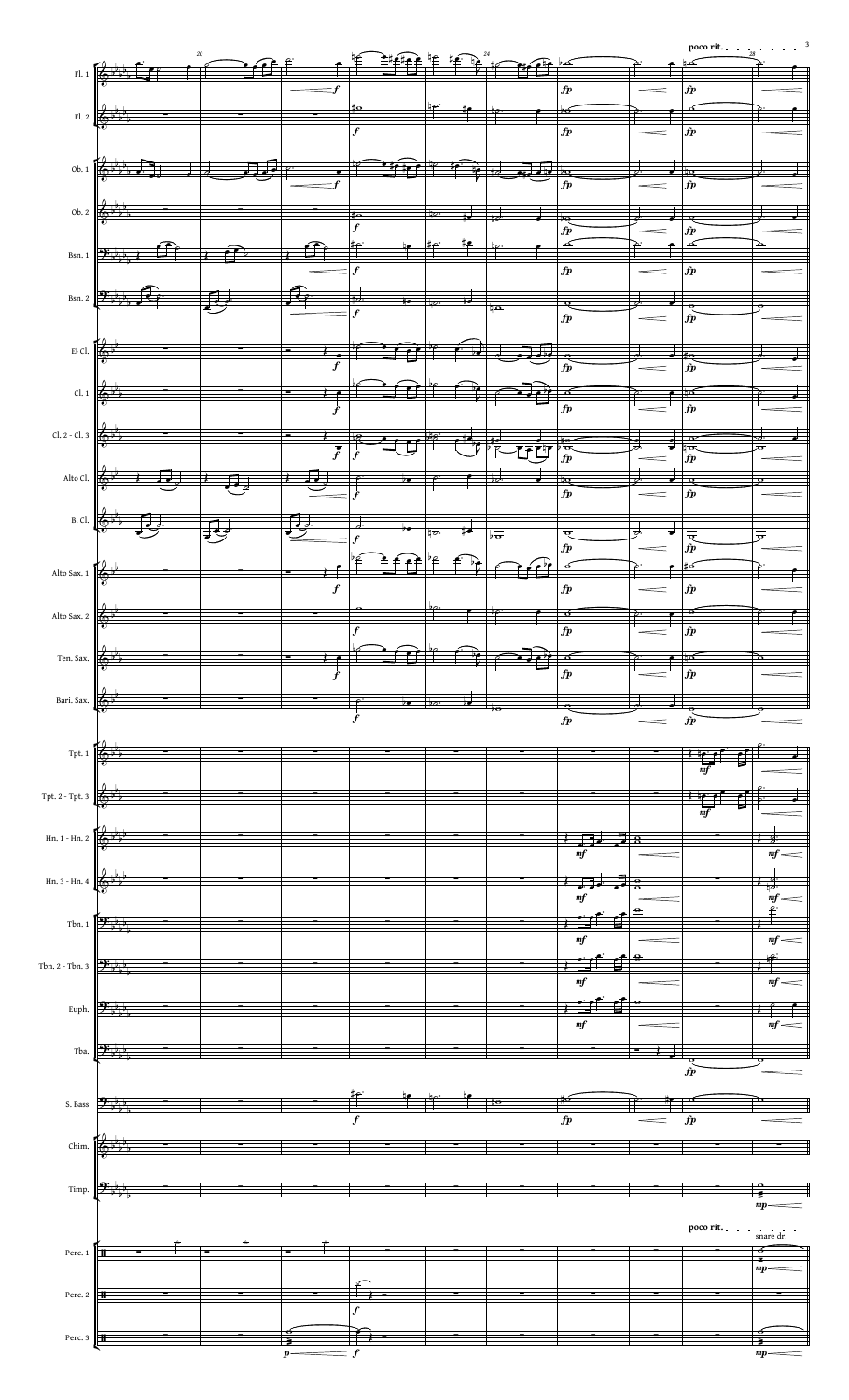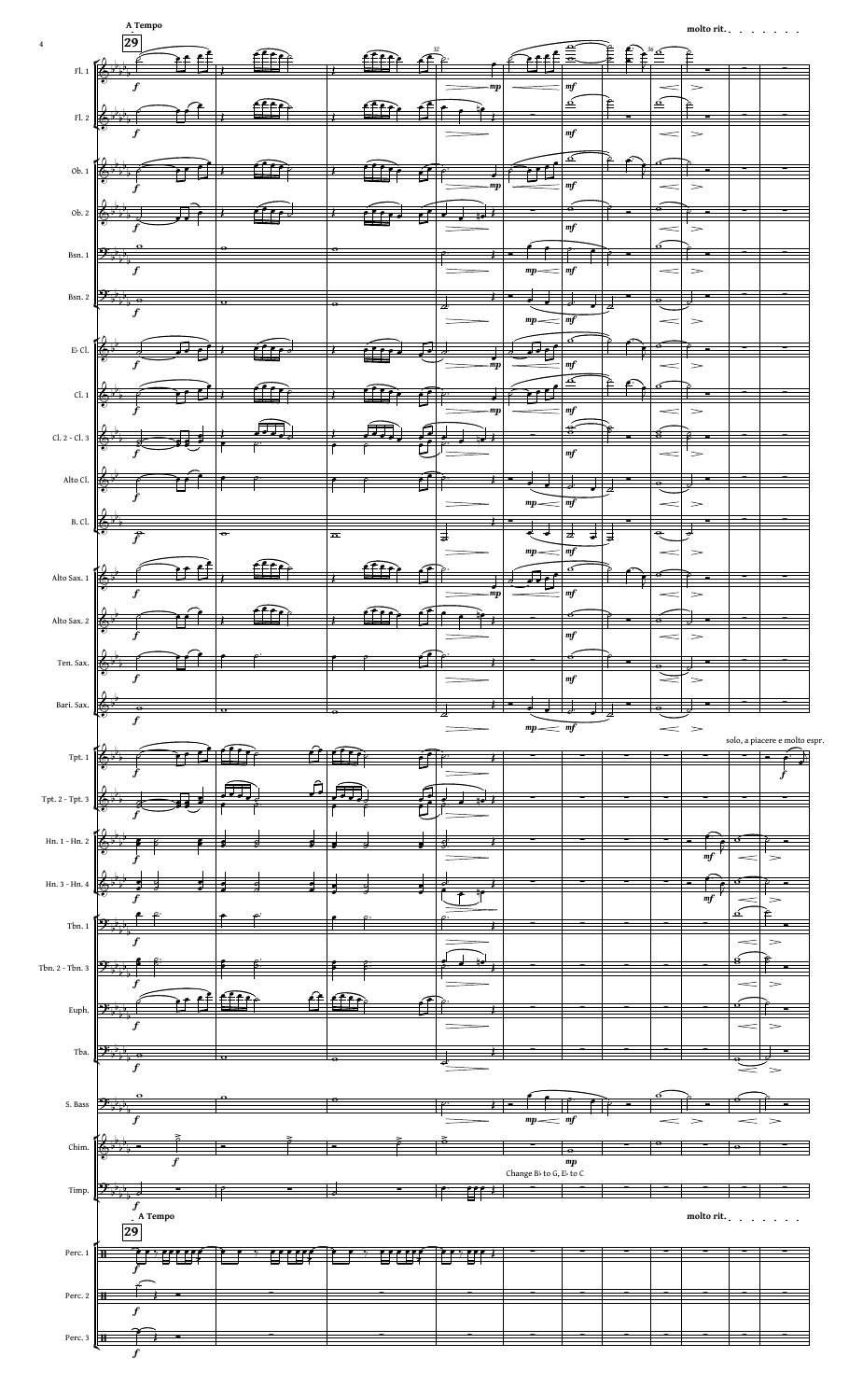|                                                                   |                                                                          |                          | $\frac{1}{\sqrt{2}}$                           |      | Paso Doble $e=126$ |                         |                                 |                              | 48                           |                                              |
|-------------------------------------------------------------------|--------------------------------------------------------------------------|--------------------------|------------------------------------------------|------|--------------------|-------------------------|---------------------------------|------------------------------|------------------------------|----------------------------------------------|
|                                                                   | F1.1                                                                     |                          |                                                |      |                    |                         |                                 |                              |                              |                                              |
|                                                                   |                                                                          |                          | $\boldsymbol{p}$                               |      | mf                 |                         |                                 |                              |                              |                                              |
|                                                                   |                                                                          |                          |                                                |      |                    |                         |                                 |                              |                              |                                              |
|                                                                   | Fl. 2 $\left[\begin{array}{c} 2 & b & b \\ 0 & b & b \end{array}\right]$ |                          | $\frac{\hat{\Omega}}{2}$                       |      | <u>eler</u>        |                         | ⇉                               |                              |                              |                                              |
|                                                                   |                                                                          |                          | $\pmb{p}$                                      |      |                    |                         |                                 |                              |                              |                                              |
|                                                                   |                                                                          |                          |                                                |      |                    |                         |                                 |                              |                              |                                              |
| $\frac{1}{2}$ 0b. 1                                               |                                                                          |                          | $\frac{1}{\alpha}$                             |      |                    |                         |                                 |                              |                              |                                              |
|                                                                   |                                                                          |                          | $\pmb{p}$                                      |      |                    | m f                     |                                 |                              |                              |                                              |
|                                                                   |                                                                          |                          | $\hat{\phantom{a}}$                            |      |                    |                         |                                 |                              |                              |                                              |
| Ob. 2                                                             | $\frac{1}{2}$                                                            |                          | $\frac{1}{2}$                                  |      |                    | فكوسين                  |                                 |                              |                              |                                              |
|                                                                   |                                                                          |                          | $\boldsymbol{p}$                               |      |                    | $m\!f$                  |                                 |                              |                              |                                              |
|                                                                   |                                                                          |                          | $\frac{1}{10}$                                 |      |                    |                         |                                 |                              |                              |                                              |
| $_{\rm Bsn. \, 1}$                                                | $\mathcal{Y}$ ) is                                                       |                          |                                                |      |                    |                         |                                 |                              |                              |                                              |
|                                                                   |                                                                          |                          | $\pmb{p}$                                      |      | m f                |                         |                                 |                              |                              |                                              |
| Bsn. 2                                                            | $\mathcal{Y}$ ,                                                          |                          | $\hat{ }$<br>$\overline{\phantom{0}}$          |      |                    |                         |                                 |                              |                              |                                              |
|                                                                   |                                                                          |                          | $\pmb{p}$                                      |      | $\it mf$           |                         |                                 |                              |                              |                                              |
|                                                                   |                                                                          |                          |                                                |      |                    |                         |                                 |                              |                              |                                              |
| $\text{E}\flat$ Cl.                                               |                                                                          |                          | $\frac{1}{10}$                                 |      |                    |                         |                                 |                              |                              |                                              |
|                                                                   |                                                                          |                          | $\boldsymbol{p}$                               |      | mf                 |                         |                                 |                              |                              |                                              |
|                                                                   |                                                                          |                          |                                                |      |                    |                         |                                 |                              |                              |                                              |
| cl. 1                                                             |                                                                          |                          | $\hat{\cdot}$                                  |      | $\pi$ . $\pi$      |                         |                                 |                              |                              |                                              |
|                                                                   |                                                                          |                          | $\pmb{p}$                                      |      |                    |                         |                                 |                              |                              |                                              |
|                                                                   |                                                                          |                          | $\hat{ }$                                      |      |                    |                         |                                 |                              |                              |                                              |
| Cl. 2 - Cl. 3                                                     |                                                                          |                          | $\frac{1}{48}$                                 |      |                    | <b>Fischer der Karl</b> |                                 |                              |                              |                                              |
|                                                                   |                                                                          |                          | $\pmb{p}$                                      |      |                    |                         |                                 |                              |                              |                                              |
|                                                                   |                                                                          |                          | $\hat{ }$                                      |      |                    |                         |                                 |                              |                              |                                              |
| $\rm Alto$ Cl.                                                    |                                                                          |                          | $\frac{1}{p}$                                  |      |                    | $\overline{J}$ .<br>ĮТ  | $\overline{1}$                  |                              |                              |                                              |
|                                                                   |                                                                          |                          |                                                |      |                    | mf                      |                                 |                              |                              |                                              |
| $B.$ Cl. $\left(\frac{1}{2}, \frac{1}{2}\right)$                  |                                                                          |                          | $\hat{ }$                                      |      |                    |                         |                                 |                              |                              |                                              |
|                                                                   |                                                                          |                          | $\sigma$                                       |      |                    |                         |                                 | ₹                            |                              | ₹                                            |
|                                                                   |                                                                          |                          | $\pmb{p}$                                      |      | mf                 |                         |                                 |                              |                              |                                              |
|                                                                   |                                                                          |                          |                                                |      |                    |                         |                                 |                              |                              |                                              |
| Alto Sax. $1$                                                     |                                                                          |                          | $\frac{1}{10}$                                 |      |                    |                         |                                 |                              |                              |                                              |
|                                                                   |                                                                          |                          | $\pmb{p}$                                      |      |                    | mf                      |                                 |                              |                              |                                              |
|                                                                   |                                                                          |                          | $\hat{\phantom{a}}$                            |      |                    |                         |                                 |                              |                              |                                              |
| Alto Sax. $2$                                                     | $\overline{\mathbb{e}}$                                                  |                          | $\overline{\circ}$                             |      |                    | $\sim$                  | ₹                               |                              |                              |                                              |
|                                                                   |                                                                          |                          | $\boldsymbol{p}$                               |      |                    | m f                     |                                 |                              |                              |                                              |
|                                                                   |                                                                          |                          | $\hat{\phantom{a}}$                            |      |                    |                         |                                 |                              |                              |                                              |
| Ten. Sax.                                                         | "<br>$\bullet$                                                           |                          | $\frac{1}{2}$                                  |      |                    | m f                     |                                 |                              |                              |                                              |
|                                                                   |                                                                          |                          | $\boldsymbol{p}$                               |      |                    |                         |                                 |                              |                              |                                              |
| Bari. Sax.                                                        | Ф                                                                        |                          | $\hat{\phantom{a}}$<br>$\overline{\mathbf{o}}$ |      |                    | J                       |                                 |                              |                              |                                              |
|                                                                   |                                                                          |                          |                                                |      |                    |                         |                                 |                              |                              |                                              |
|                                                                   |                                                                          |                          |                                                |      |                    |                         |                                 |                              |                              |                                              |
|                                                                   |                                                                          |                          | $\pmb{p}$                                      |      | $\it mf$           |                         |                                 |                              |                              |                                              |
|                                                                   |                                                                          |                          | tutti                                          |      |                    |                         |                                 |                              |                              |                                              |
| Tpt. 1                                                            |                                                                          |                          | $\overline{\mathbf{t}}$                        |      |                    |                         |                                 |                              |                              |                                              |
|                                                                   |                                                                          | mf                       | $\pmb{p}$                                      |      |                    |                         |                                 |                              |                              | 朞                                            |
| $\operatorname{\mathsf{Tpt.}}2$ - $\operatorname{\mathsf{Tpt.}}3$ | ſ.                                                                       |                          | $\hat{ }$                                      |      |                    |                         |                                 |                              |                              |                                              |
|                                                                   |                                                                          |                          |                                                |      |                    |                         |                                 |                              |                              |                                              |
|                                                                   |                                                                          |                          | $\frac{\overline{p\frac{1}{2}}}{p}$            |      |                    |                         |                                 |                              |                              | $\frac{1}{f}$                                |
| Hn. 1 - Hn. 2                                                     | ⋒⋗                                                                       |                          | $\overline{\mathbf{B}}$                        | F.   |                    |                         |                                 | $\overline{\mathbf{H}}$      | ,,,,                         |                                              |
|                                                                   | ∙                                                                        |                          | $\pmb{p}$                                      |      |                    |                         | $\overline{\mathfrak{so}}$<br>Ĵ |                              |                              | $\overline{\mathbf{H}}$                      |
|                                                                   |                                                                          |                          | $\Omega$                                       |      |                    |                         |                                 |                              | ۲Œ                           |                                              |
| Hn. 3 - Hn. 4                                                     | ∾                                                                        |                          |                                                | فلظظ |                    |                         |                                 | EST :                        | ۰                            |                                              |
|                                                                   |                                                                          |                          | $\frac{1}{4}$<br>$\frac{1}{p}$                 |      |                    |                         | $\frac{1}{2}$                   |                              | रंगर                         | 卖                                            |
|                                                                   |                                                                          |                          | $\hat{\cdot}$                                  |      |                    |                         | <del>, Liti, j.</del>           | ₩Ė<br>$\rightarrow$ $\prime$ | خخخخ                         | مغضغ                                         |
| Tbn. 1                                                            | $\mathbf{\mathcal{P}}$ , $\mathbf{\mathcal{P}}$                          |                          |                                                |      |                    |                         |                                 |                              |                              |                                              |
|                                                                   |                                                                          |                          | $\pmb{p}$                                      |      |                    |                         | $\boldsymbol{f}$                |                              |                              |                                              |
| Tbn. 2 - Tbn. 3                                                   | $\mathcal{F}_{\mathbb{P}^+}$                                             |                          | $\frac{1}{\sqrt{2}}$                           |      |                    |                         | $\frac{1}{2}$                   | <u>.,</u>                    | ,,,,                         | <b>\$\$\$1</b>                               |
|                                                                   |                                                                          |                          | $\pmb{p}$                                      |      |                    |                         | $\boldsymbol{f}$                |                              |                              |                                              |
|                                                                   |                                                                          |                          | $\widehat{\phantom{a}}$                        |      |                    |                         |                                 |                              |                              |                                              |
| Euph.                                                             | $2\mathbb{F}$                                                            |                          | $\overline{\mathbf{o}}$                        |      |                    |                         |                                 |                              |                              |                                              |
|                                                                   |                                                                          |                          | $\pmb{p}$                                      |      |                    |                         |                                 |                              |                              |                                              |
| Tba.                                                              | 2,1                                                                      |                          | $\hat{\phantom{a}}$                            |      |                    |                         |                                 |                              |                              |                                              |
|                                                                   |                                                                          |                          |                                                |      |                    |                         |                                 |                              |                              |                                              |
|                                                                   |                                                                          |                          | $\overline{\overline{\overline{p}}}$           |      | $\it mf$           |                         |                                 |                              |                              |                                              |
|                                                                   |                                                                          |                          | $\hat{\phantom{a}}$                            |      | ∺                  |                         | pizz.                           |                              |                              |                                              |
| S. Bass                                                           | $\mathcal{D}_{\mathcal{P}'}$                                             |                          | $\overline{\mathbf{c}}$                        |      |                    |                         |                                 |                              |                              |                                              |
|                                                                   |                                                                          |                          | $\pmb{p}$                                      |      | $\it mf$           |                         | f                               |                              |                              |                                              |
| Chim.                                                             |                                                                          | To Xyl.<br>$\frac{6}{5}$ | E                                              |      | Xylophone          |                         |                                 |                              |                              |                                              |
|                                                                   |                                                                          |                          |                                                |      |                    |                         |                                 |                              |                              | $\overline{\phantom{a}}$<br>$\boldsymbol{f}$ |
|                                                                   |                                                                          | $m\!f$                   |                                                |      |                    |                         |                                 |                              |                              |                                              |
| Timp.                                                             | $2\pm$                                                                   |                          | $\frac{2}{3}$                                  |      |                    |                         |                                 |                              |                              |                                              |
|                                                                   |                                                                          |                          | $\pmb{p}$                                      |      |                    |                         |                                 |                              |                              |                                              |
|                                                                   |                                                                          |                          |                                                |      | Paso Doble -126    |                         |                                 |                              |                              |                                              |
|                                                                   |                                                                          |                          | ⌒                                              |      | 43                 |                         |                                 |                              | maracas                      |                                              |
| Perc. 1                                                           | $\mathbf{H}$                                                             |                          |                                                |      |                    |                         |                                 |                              | 7.7.7<br>$\bullet$ $\bullet$ | <u> ", , ,</u>                               |
|                                                                   |                                                                          |                          |                                                |      |                    |                         |                                 |                              | f <sup>2</sup>               |                                              |
|                                                                   |                                                                          |                          | $\widehat{\phantom{a}}$                        |      |                    |                         |                                 |                              |                              |                                              |
| Perc. 2 $H$                                                       |                                                                          |                          |                                                |      |                    |                         |                                 |                              |                              |                                              |
|                                                                   |                                                                          |                          |                                                |      |                    |                         |                                 |                              |                              |                                              |
| Perc. $3$                                                         |                                                                          |                          | $\sum_{\text{S}}$                              |      |                    |                         | $\left  \bullet \right $        |                              |                              |                                              |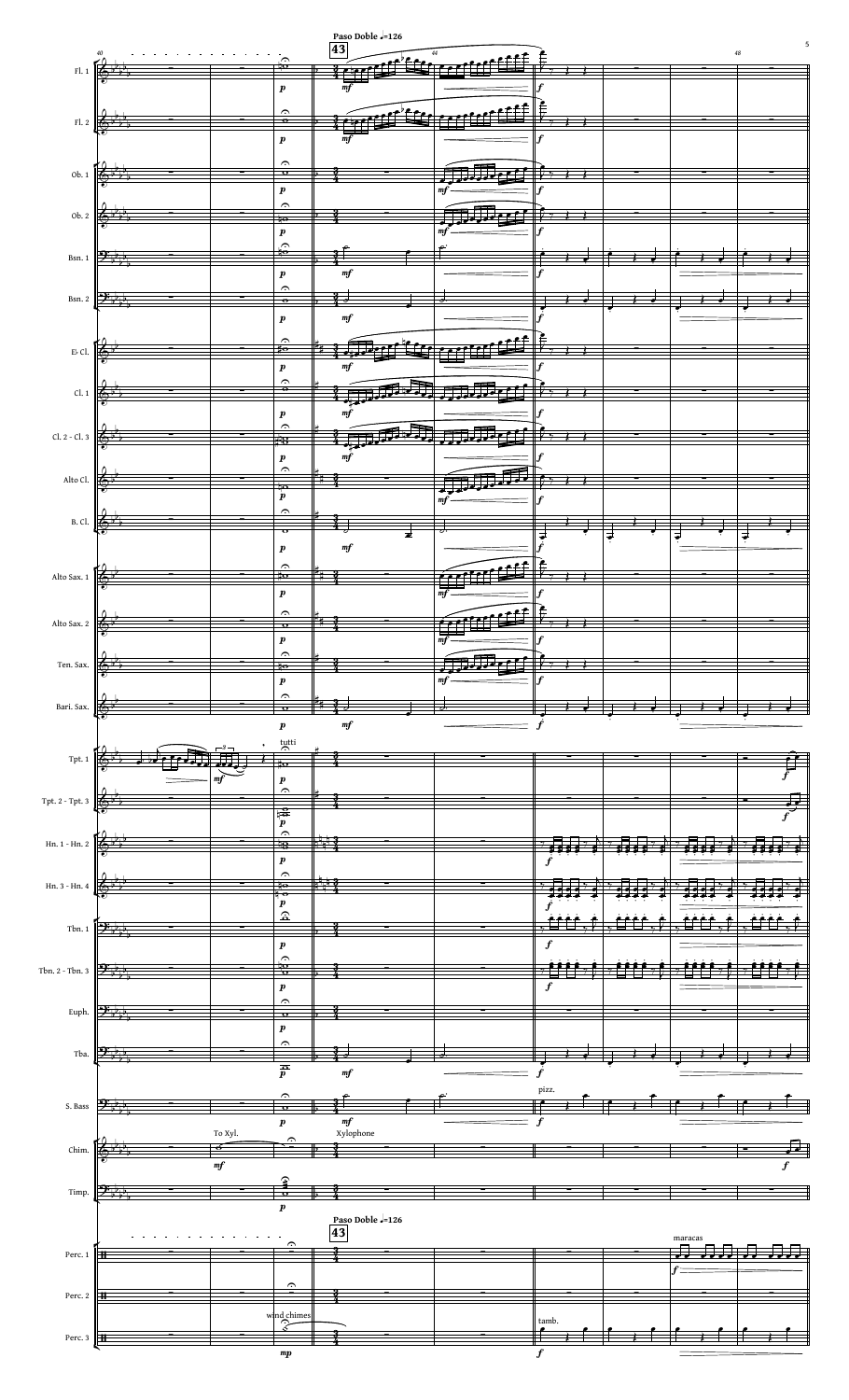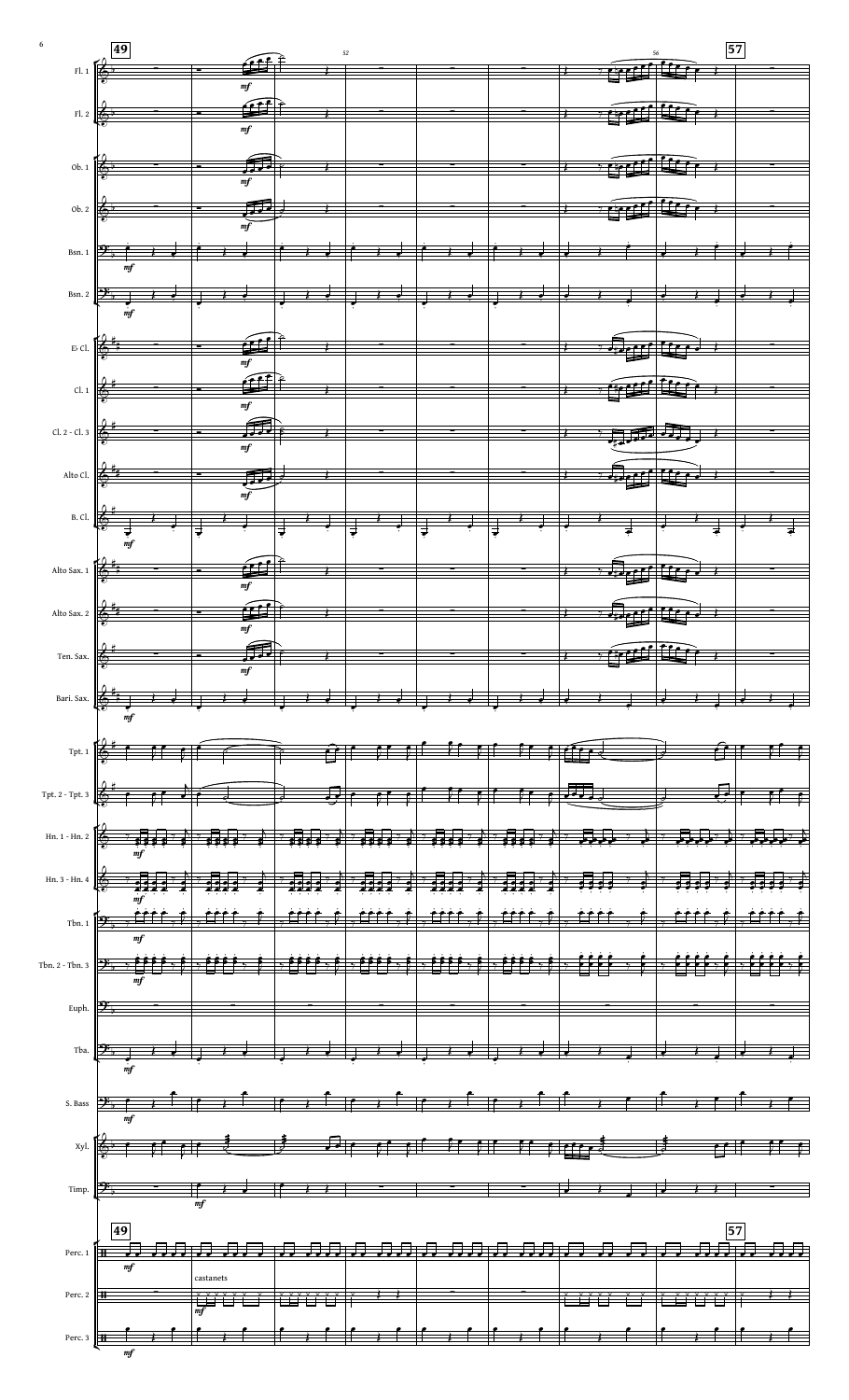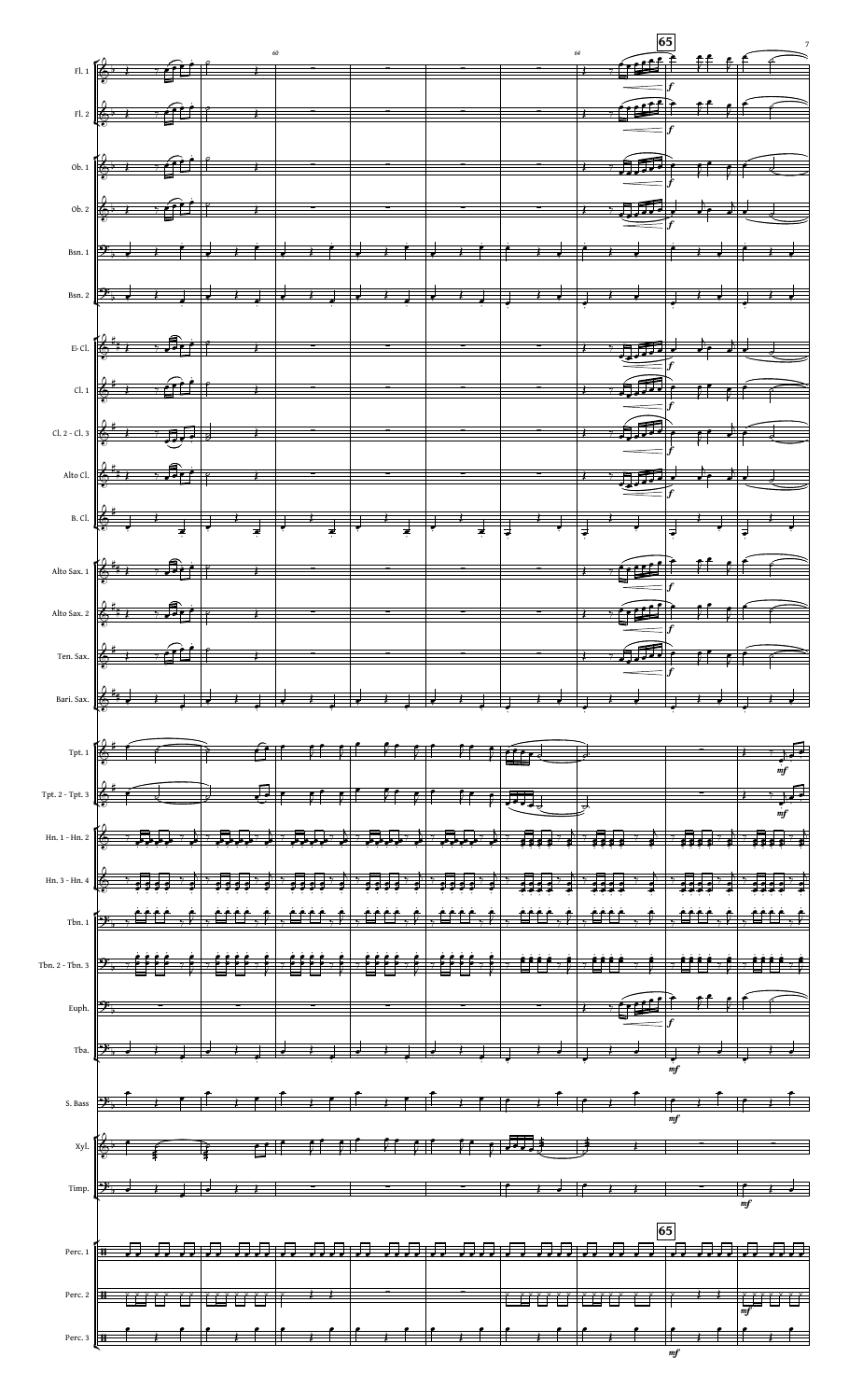![](_page_7_Figure_0.jpeg)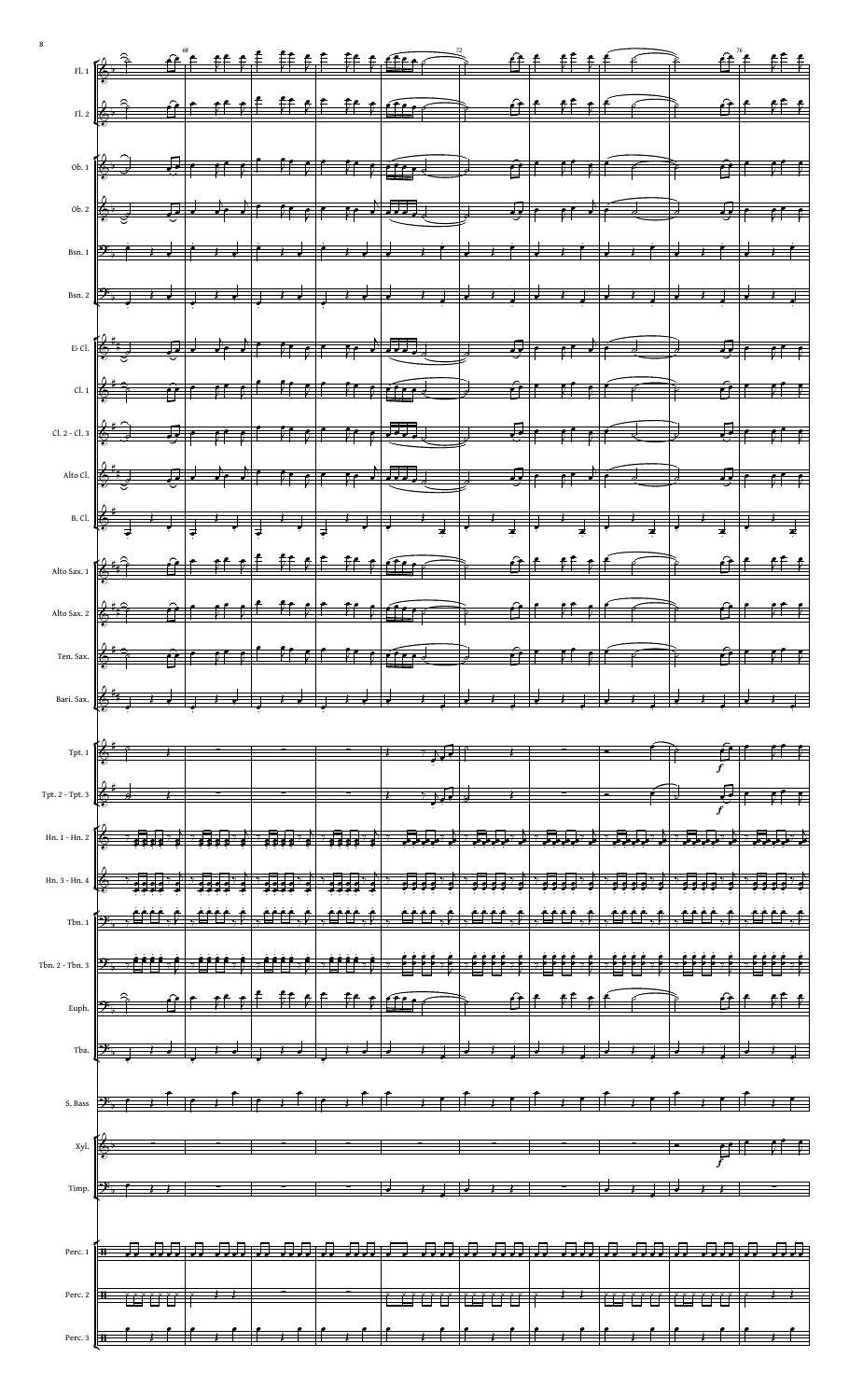![](_page_8_Figure_0.jpeg)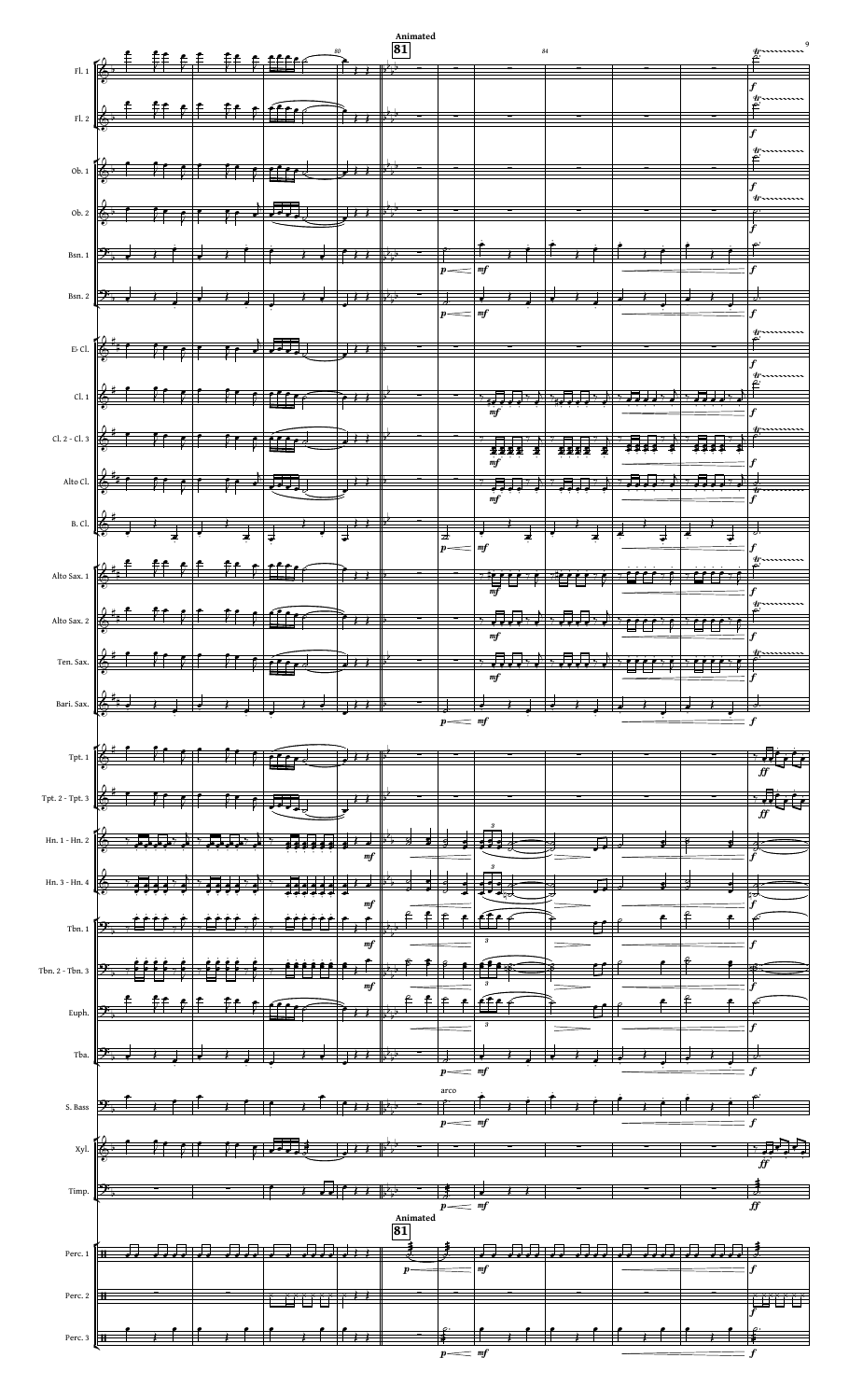![](_page_9_Figure_0.jpeg)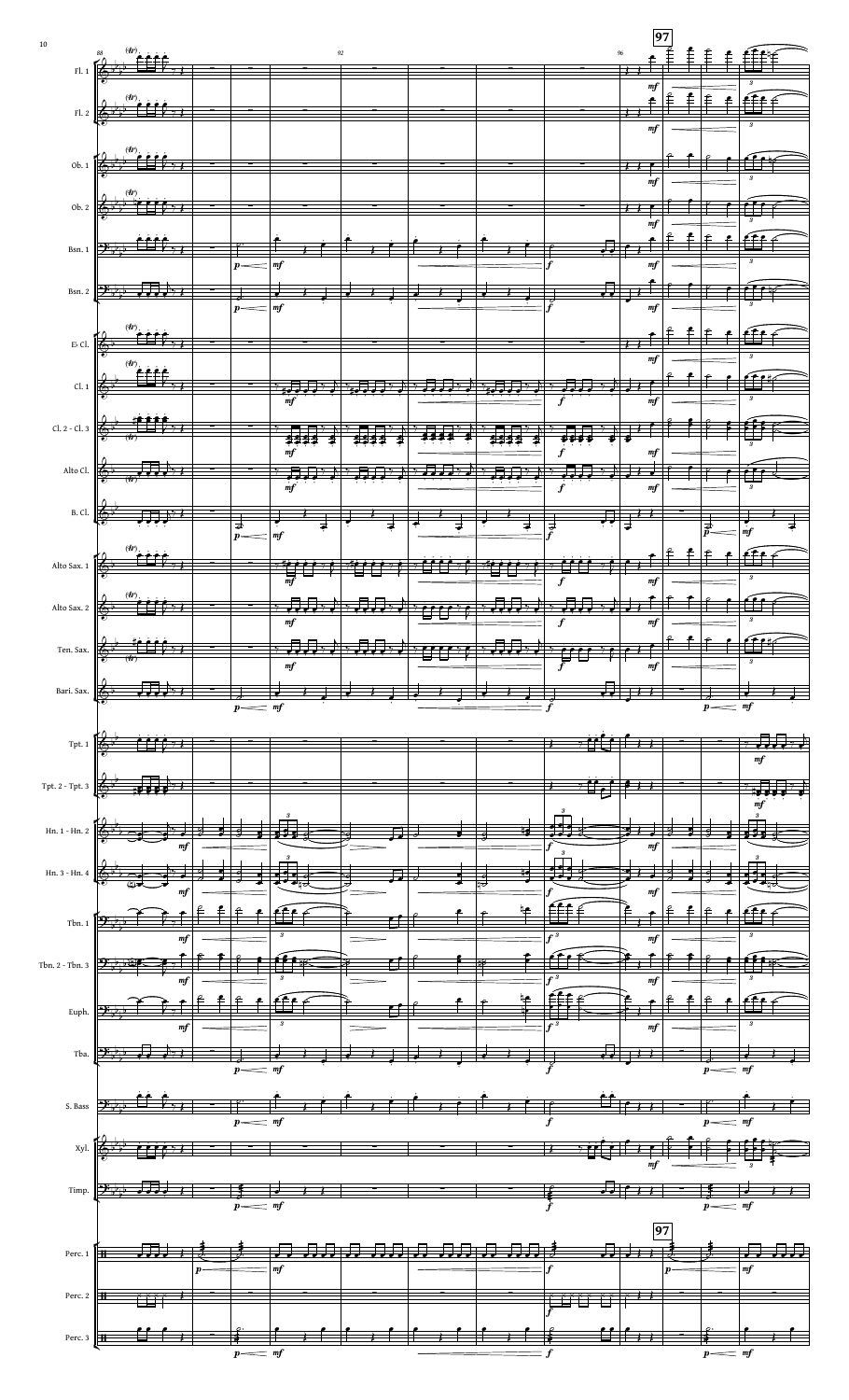![](_page_10_Figure_0.jpeg)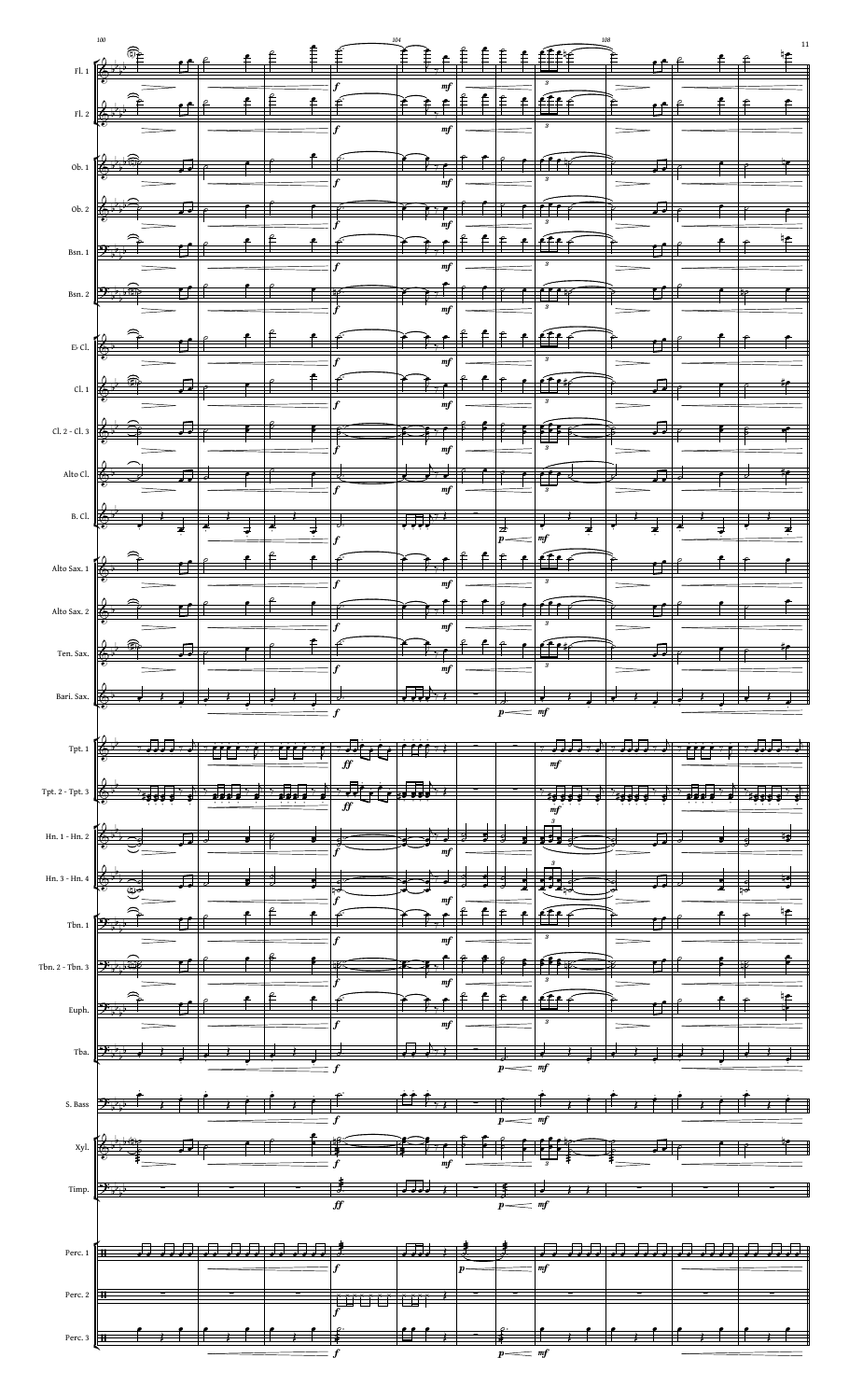![](_page_11_Figure_0.jpeg)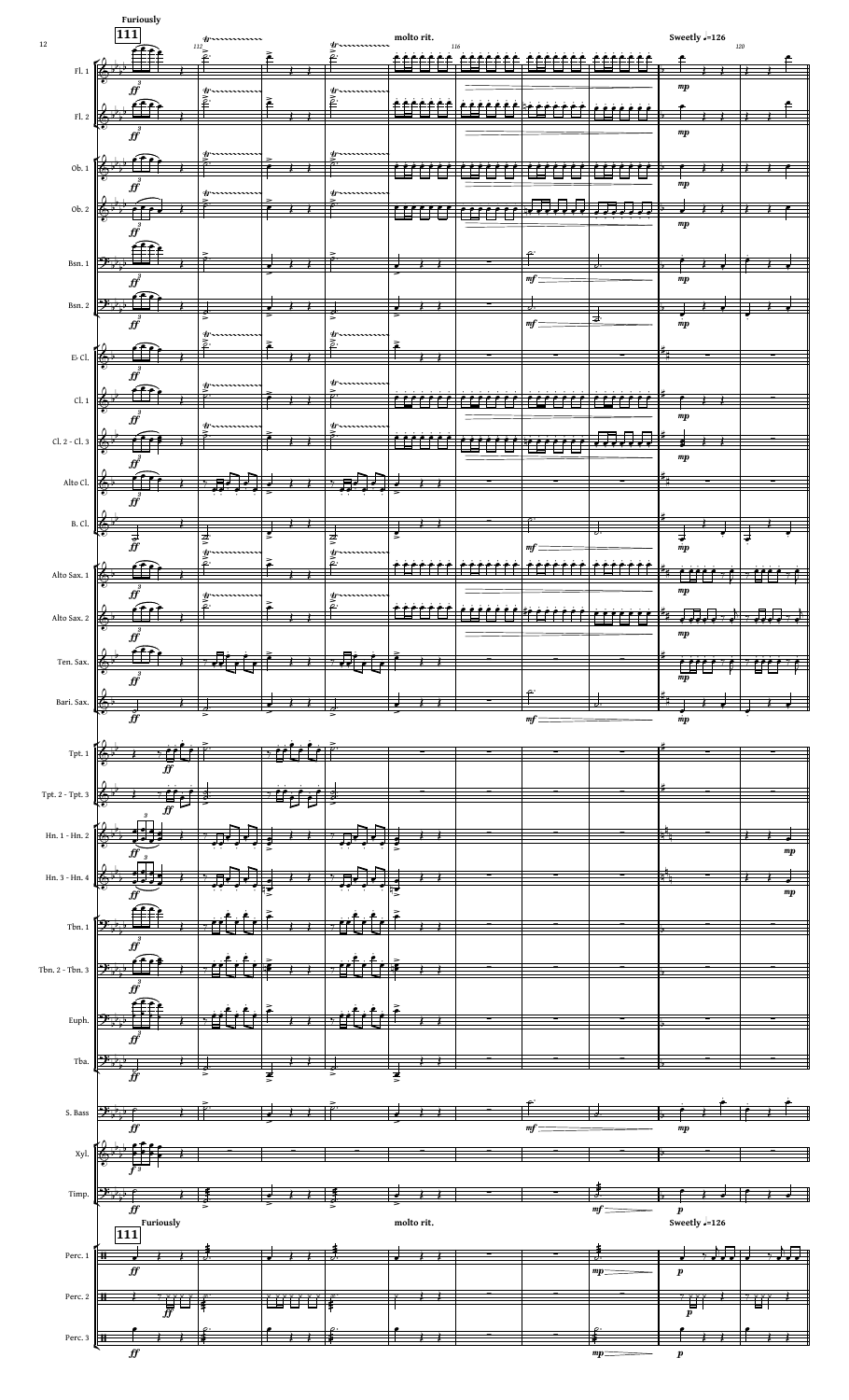![](_page_12_Figure_0.jpeg)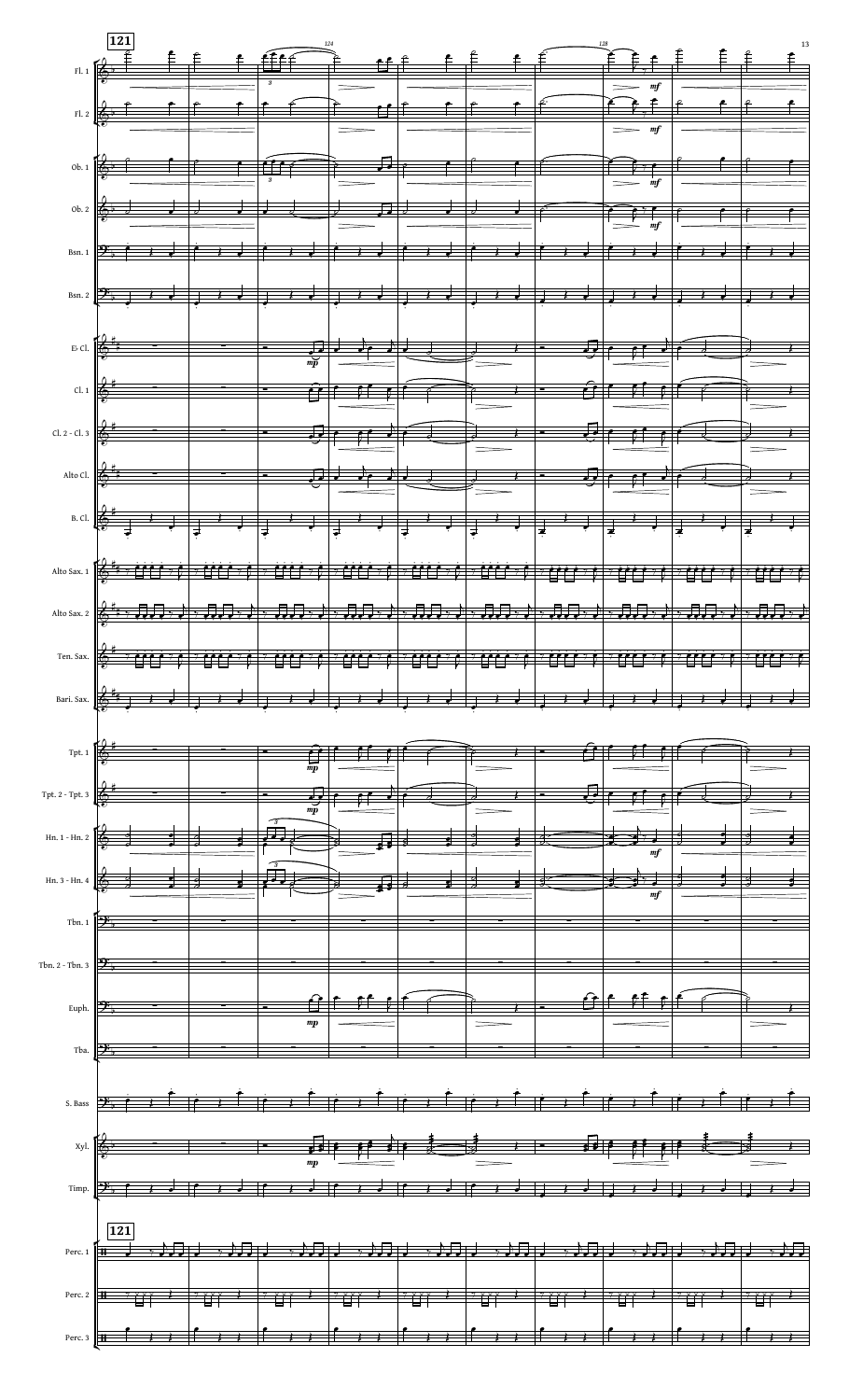![](_page_13_Figure_0.jpeg)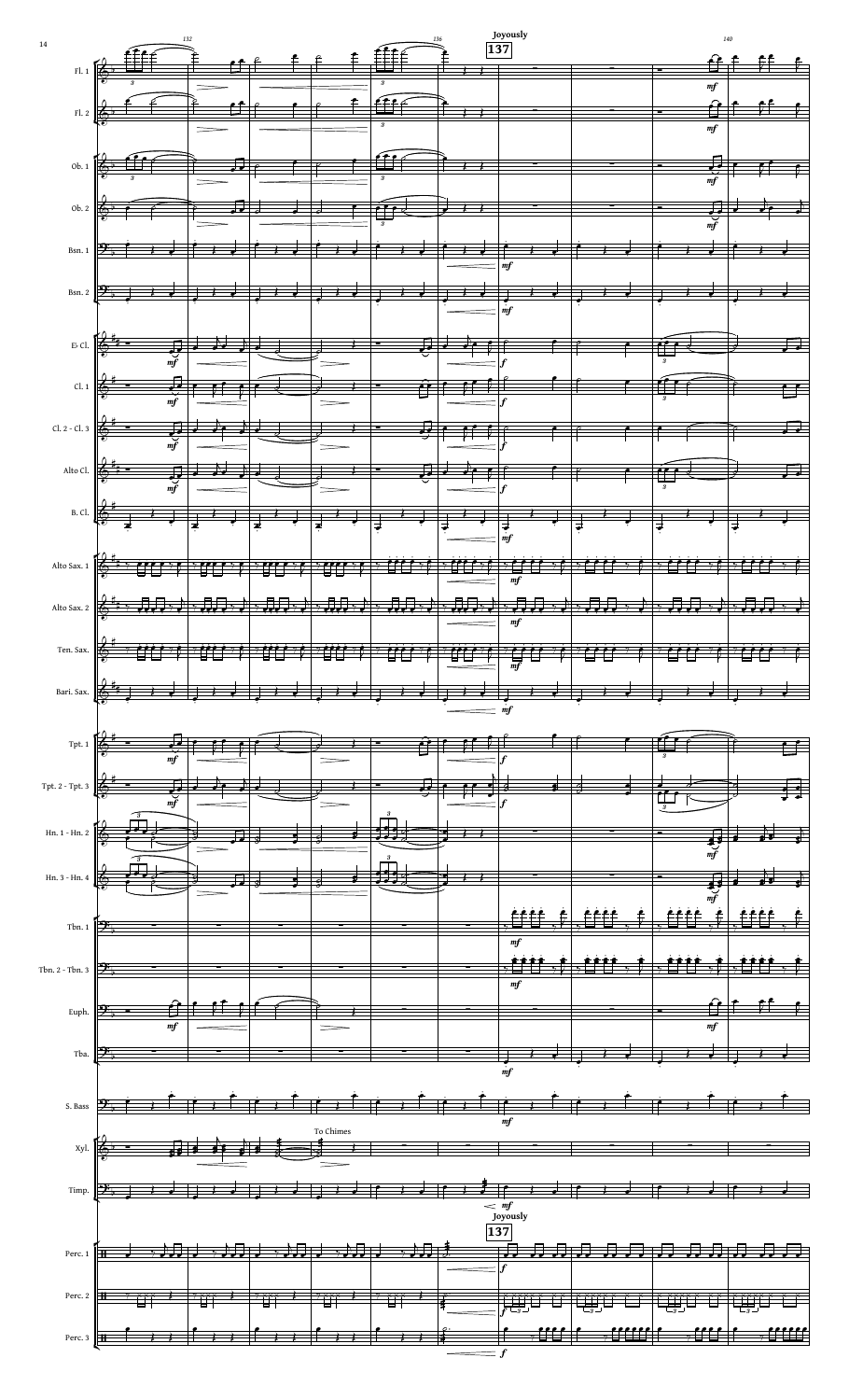![](_page_14_Figure_0.jpeg)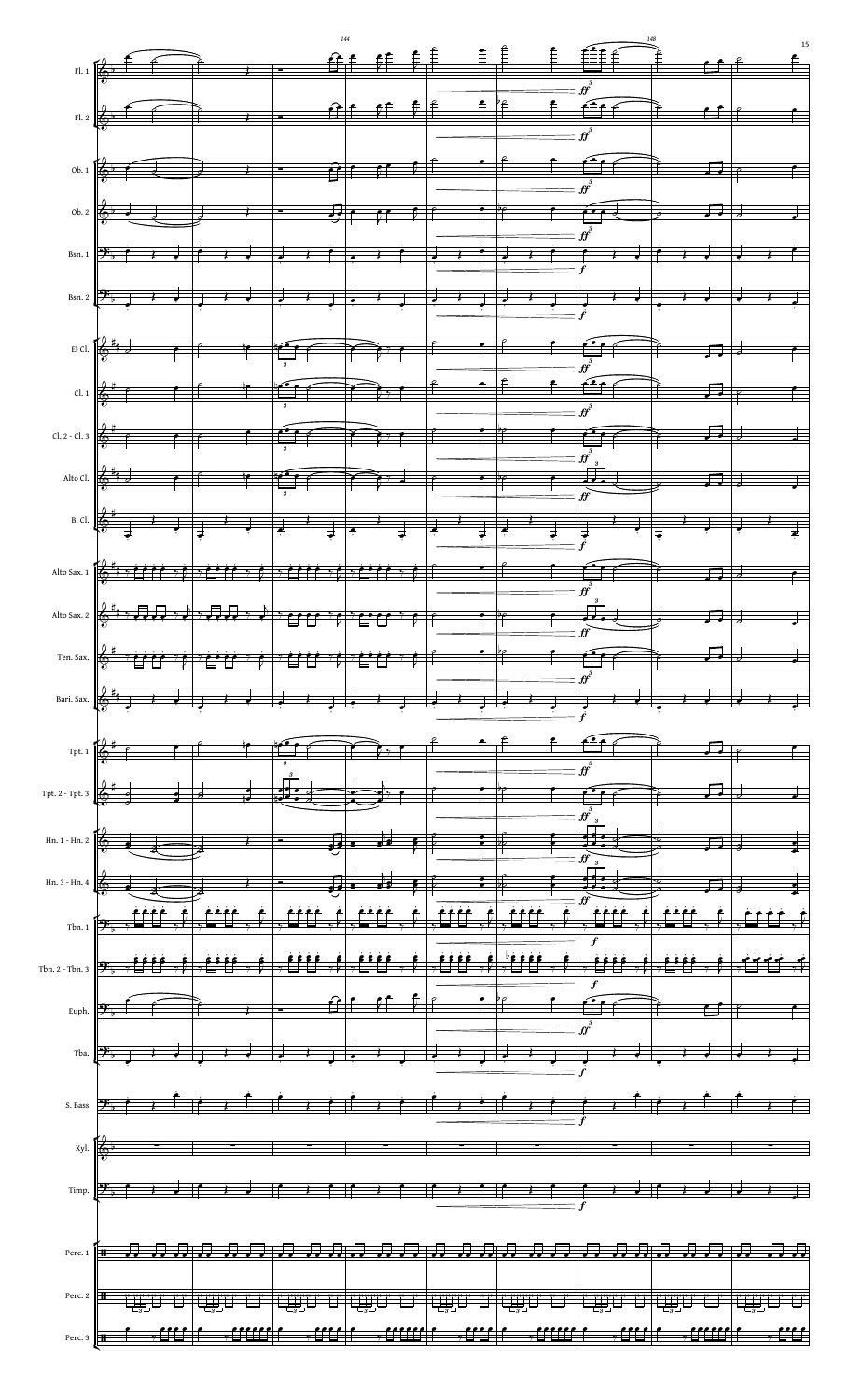![](_page_15_Figure_0.jpeg)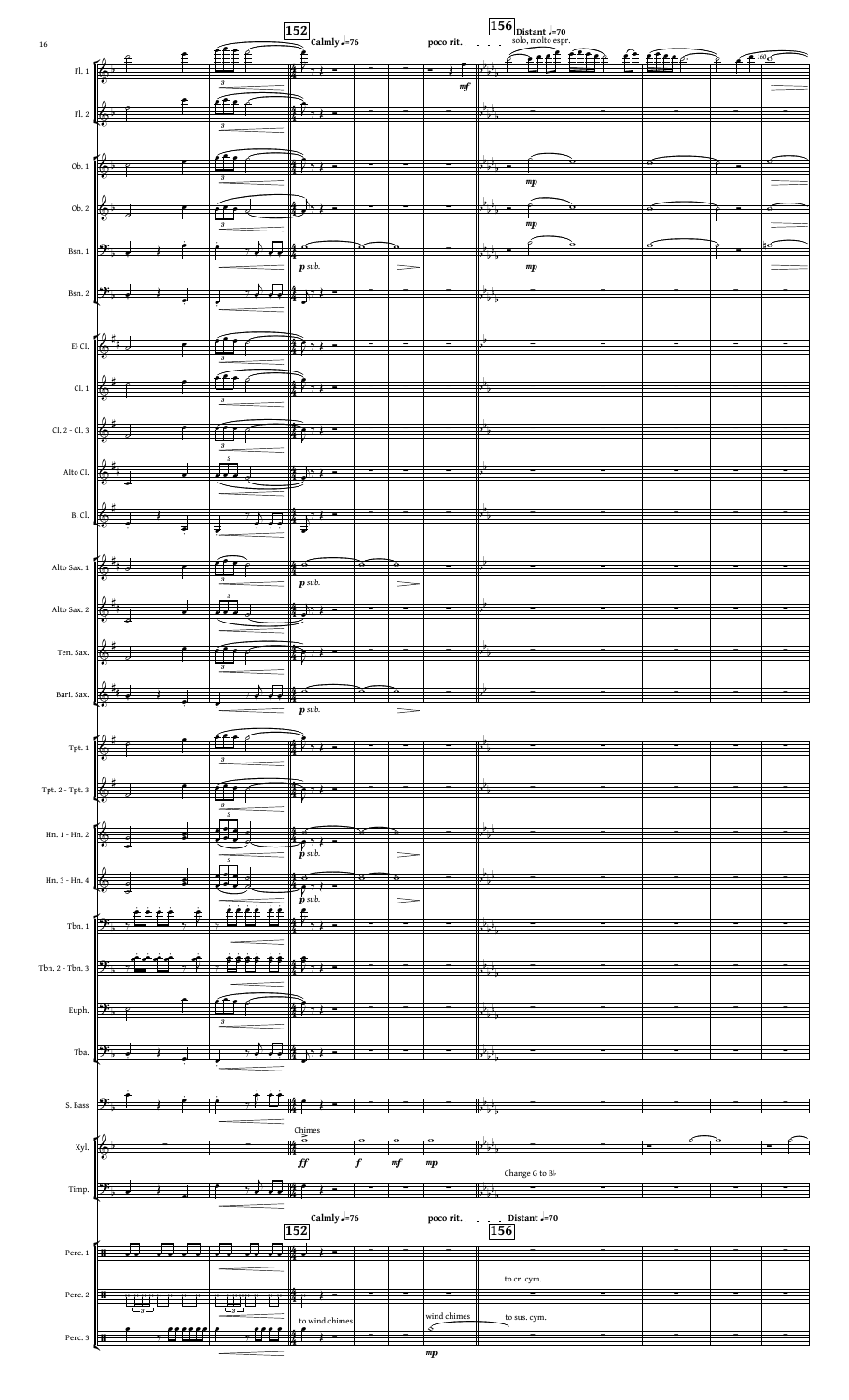![](_page_16_Figure_0.jpeg)